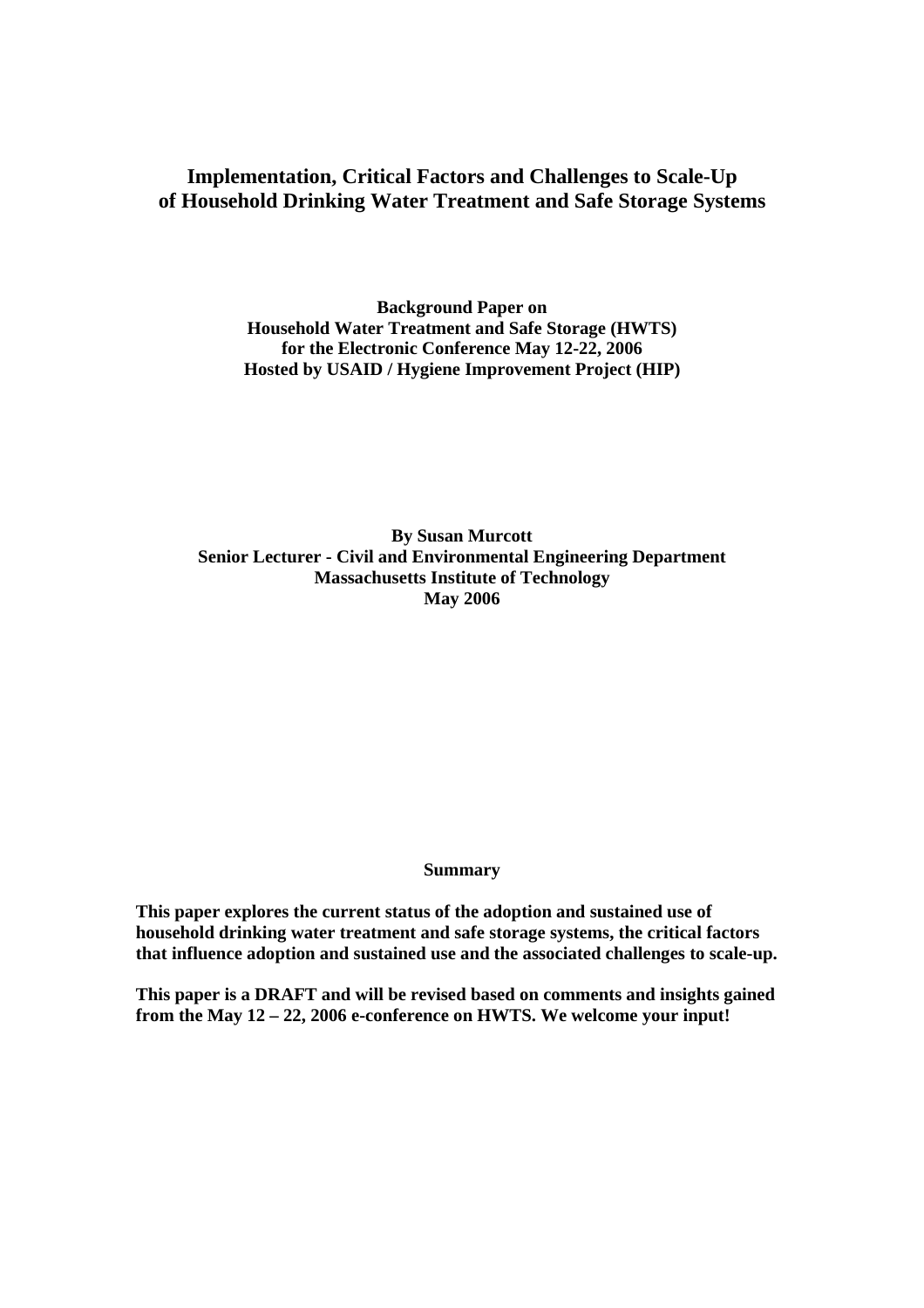## Table of Contents

## Section I – Context, Definitions and Status of HWTS

- 1. Introduction
- 2. Diffusion of Social Technology Innovations and Technologies to End Poverty
- 3. Water Quality, "Safe" Drinking Water and Water Treatment and Storage
- 4. Piped and Non-Piped Water Supply and Distribution Systems, Transmission Routes for Contaminants and a Multiple Barrier Approach
- 5. HWTS Technologies
- 6. Status of Implementation of Major HWTS
	- General Overview
	- WHO Network Implementation Working Group Survey
	- Worldwide Commercial HWTS Enterprises

## Section II – Critical Factors that Influence the Adoption and Sustained Use of HWTS

- 7. Critical Factors
- 8. Commercial Factors
- 9. Social Marketing
- 10. Technical Verification
	- Health Impact Studies
	- Product Technical Performance (ETV Process Sobsey)
- 11. Social / Behavioral
	- The Nepal Consumer Perception Study
	- Johns Hopkins Studies
	- Swiss Technical Institute Study
- 12. Leadership, Education/Awareness and Social Networks
- 13. Financial
	- Willingness to Pay
	- Availability of Credit and Microfinance
	- Aid, Subsidies and Incentives
- 14. Installation, Operation and Maintenance
	- Installation
	- Operation
	- Maintenance
- 15. Manufacturing Quality Control

## Section III – Gaps, Challenges and Future Directions

16. Gaps and Challenges to Scale Up

- "Mixed Messages" Improved Water Supply vs. HWTS
- O&M Challenge
- Cost-Effectiveness of HWTS and Effects of Subsidies
- Lack of Information on Combined Systems Implementation and Integration of HWTS into Other Programs
- Monitoring and Evaluation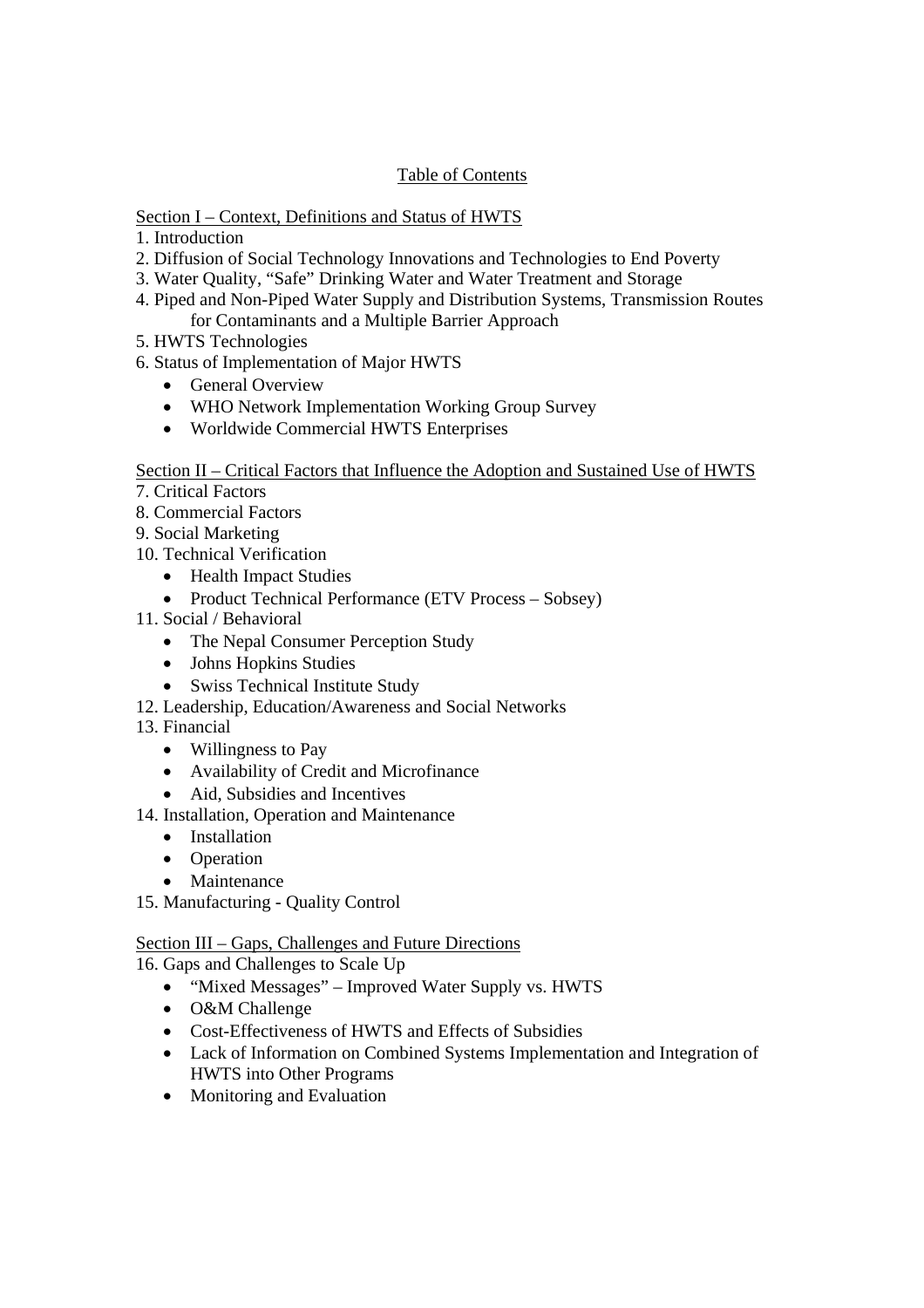- o Water Quality Monitoring Tools the Need for Simple, Low-Cost Methods
- o Program Monitoring and Evaluation Tools
- Sharing Best Practices of Interventions at Scale
- 17. Summary and Recommendations
- 18. References

#### Appendices

Appendix 1: HWTS Fact Sheets

- Appendix 2: Worldwide Commercial HWTS Enterprises Summary Table
- Appendix 3: Additional HWTS Price Tables
- Appendix 4: [Daily Use] Behavior-Related Variables for HWTS
- Appendix 5: Story: "A Tale of Two Districts in Peru"
- Appendix 6: Story: "The Biosand Disaster after the Hurricane Mitch Disaster"
- Appendix 7: Story: "Unwillingness to Pay for Household Drinking Water Treatment and Safe Storage"
- Appendix 8: Examples of Installation, Operation and Maintenance Instructional Materials, Labels and Brochures
- Appendix 9: NSF/ANSI Instruction and Information

#### Figures

- Figure 1: Three Broad Water Quality Categories
- Figure 2: Piped and Non-Piped Water Supply
- Figure 3: Generalized Schematic of the Status of Implementation of Major HWTS
- Figure 4: Sectors Represented by the Organizations Responding to the 2005 WHO
- Network Implementation Working Group Survey Figure 5: Method of HWTS Implementation
- Figure 6: Variables Determining the Rate of Adoption of an Innovation (Rogers, 2003)
- Figure 7: A Predictive Model of Communication and Change

Tables

- Table 1: WHO/UNICEF Joint Monitoring Programme Definition of "Improved" Water Supply
- Table 2: Retail Prices of HWTS in Kenya
- Table 3: Retail Costs of HWTS in Northern Region, Ghana
- Table 4: Net Present Value of HWTS
- Table 5: Comparison of Katadyn and Hong Phuc Ceramic Candle Filter Systems
- Table 6: Acceptance Level (Variables Used by KWAHO in SODIS Program in Kibera, Kenya)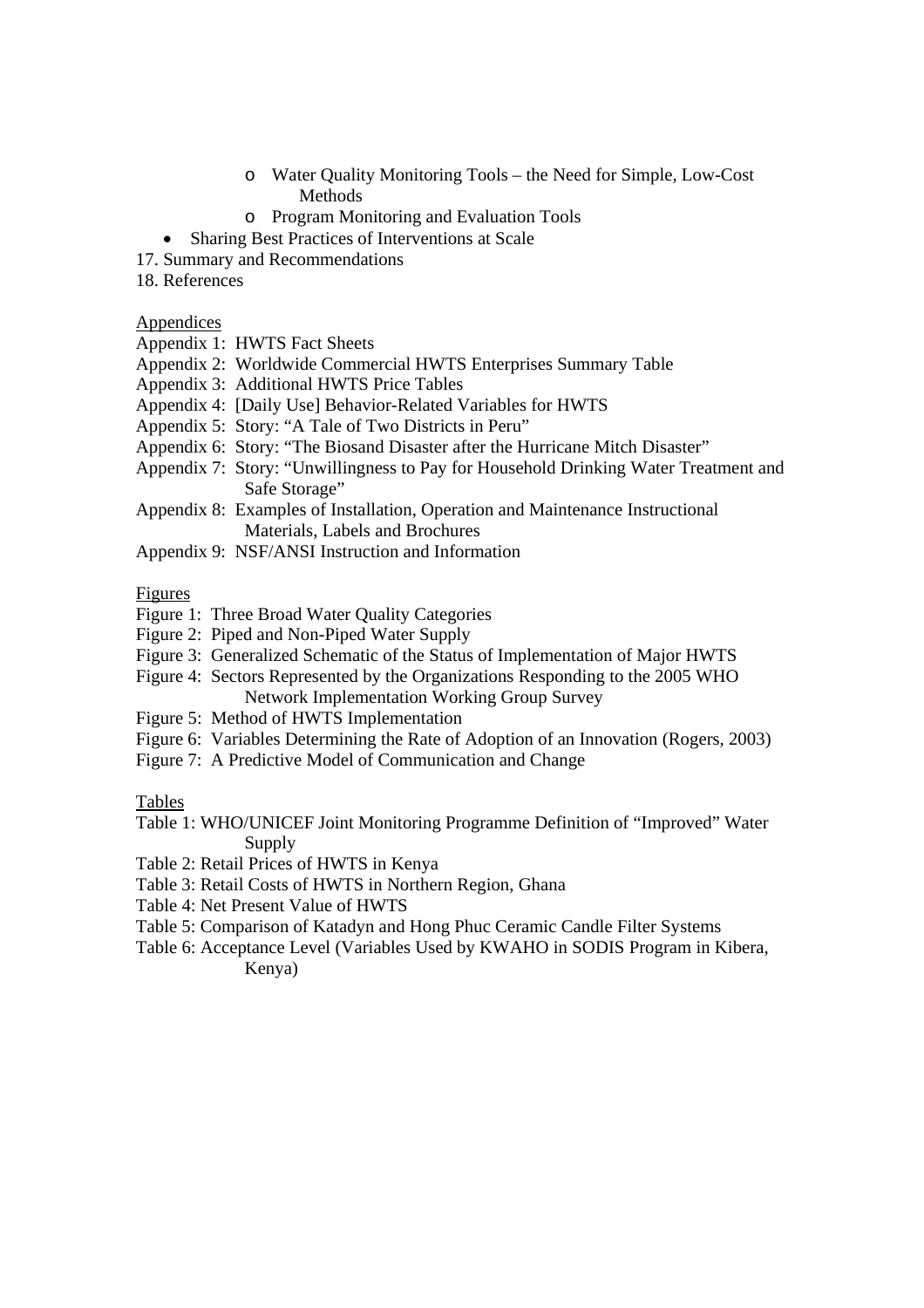# **Section I – Context, Definitions and Status of HWTS**

# **1. Introduction**

-

Household drinking water treatment and safe storage systems comprise a cluster of innovative technologies that have come into existence since the 1990s. As a part of a class of social technologies to end poverty, these technologies have a number of powerful and appealing characteristics—they are simple, self-reliant, local, user-friendly and low-cost—suggesting that they could help solve the intransigent problem of safe, clean water for all. If they do make a contribution to the goal of global safe water, they will do so because they empower users, especially women and children, who bear a disproportionate burden of the unsafe drinking water crisis. Like the  $20<sup>th</sup>$  century search for a polio vaccine or the  $21<sup>st</sup>$  century search for a cure for HIV/AIDS or cancer, the motivation driving HWTS research and development is a search for a common, social good, and an instatement of a basic human right. However, as a solution that necessitates household-by-household adoption and sustained use, a commercial, bottom-line objective is also essential. Yet, if commercial products, such as computers, cell phones or Internet use can "go exponential," then practical actors and dreamers alike may also inquire: "Can safe, clean water and the associated clean water technologies also be taken to scale?" If the answer is "Yes," HWTS will be part of the mix.

# **2. Diffusion of Social Technology Innovations and Technologies to End Poverty**

Diffusion is the process by which an innovation is "communicated through certain channels over time among members of a social system." Diffusion of an innovation is a two-way exchange, a communication process. Technology, correctly understood, is not only hardware—the tool that embodies the material or physical object—but "matter and energy" / "hardware and software" (Rogers, 2003), so in this respect, technology and its diffusion are intimately linked to communication. Social technology innovations are innovations whose primary aim is a social, common-good objective, with a financial or profit objective as a subsidiary or parallel aim. Technologies to end poverty are a subset of social technology innovations targeted at bringing a basic level of well-being to the 4.8 billion people earning \$1/day (20% global population) to \$2/day (60% global population). HWTS social technologies are innovative not only in the conventional sense of "new hardware," but they incorporate hardware and software, and seek to realize a global social objective of clean water for all.

New technologies have three dissemination levels: knowledge, use<sup>1</sup> and commercialization. Conventionally, these stages are:

Needs/Problem Identification → Research and Development → Commercialization → Diffusion and Adoption  $\rightarrow$  Consequences

<sup>&</sup>lt;sup>1</sup> The term "use" means both adoption (short-term or daily use) and sustained use (long-term use for one year or more). Adoption, sustained use and related terms are discussed more fully in Section 11 – Social Behavioral Factors and Section 16 – Monitoring and Evaluation.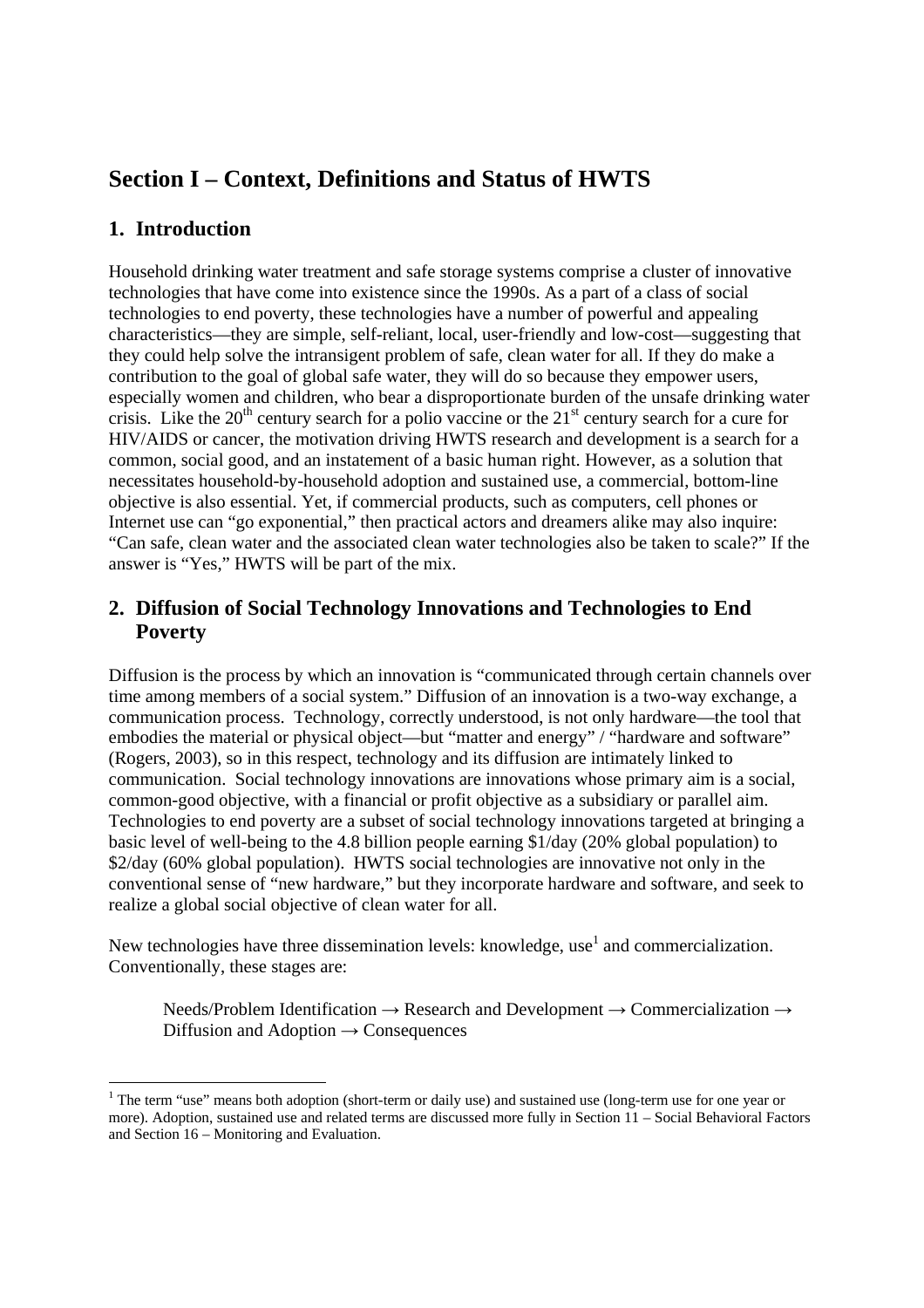An interesting characteristic of the HWTS technologies cluster is that adoption and sustained use have frequently occurred in advance of widespread commercialization. One reason is because technology transfer involves a communication process (the software side) that travels faster than physical hardware. Another reason is because the commercial side is not guaranteed—the market for HWTS products includes the very poor people. While those who earn \$1/day or \$2/day have enormous purchasing power as a group, their demand for HWTS is not guaranteed because of a paucity of funds on the individual level. Fortunately, the market for HWTS also includes the travel and tourism industry, the disaster relief industry, militaries, allied agencies and their clients. In fact, these markets, together with middle class markets in India, China and other developing countries, may provide the biggest opportunities for HWTS products and services, potentially also capable of subsidizing/creating incentives for purchases by the poor depending on how programs are structured and implemented.

# **3. Water Quality, "Safe" Drinking Water and Water Treatment and Storage**

A short introduction to water quality and safety helps set the context. Water quality can be defined by three broad categories—microbiological, chemical and physical/aesthetic attributes, as shown in Figure 1. Safe drinking water, as defined by the World Health Organization *Guidelines for Drinking Water Quality*, does not represent "any significant risk to health over the lifetime of consumption, including different sensitivities that may occur between life stages."



Figure 1: Three Broad Water Quality Categories

Microbiological and chemical waterborne contaminants are those potentially most likely to affect human health. Microbiological contaminants can have immediate effects on human health by causing infectious diseases, such as diarrhea. Diarrhea kills an estimated 1.8 million people each year and is the third leading cause of death among infectious diseases after respiratory infections and HIV/AIDS. It ranks ahead of tuberculosis and malaria (WHO, 2005). As stated in the WHO Guidelines: "Infectious diseases caused by pathogenic bacteria, viruses, protozoa and helminths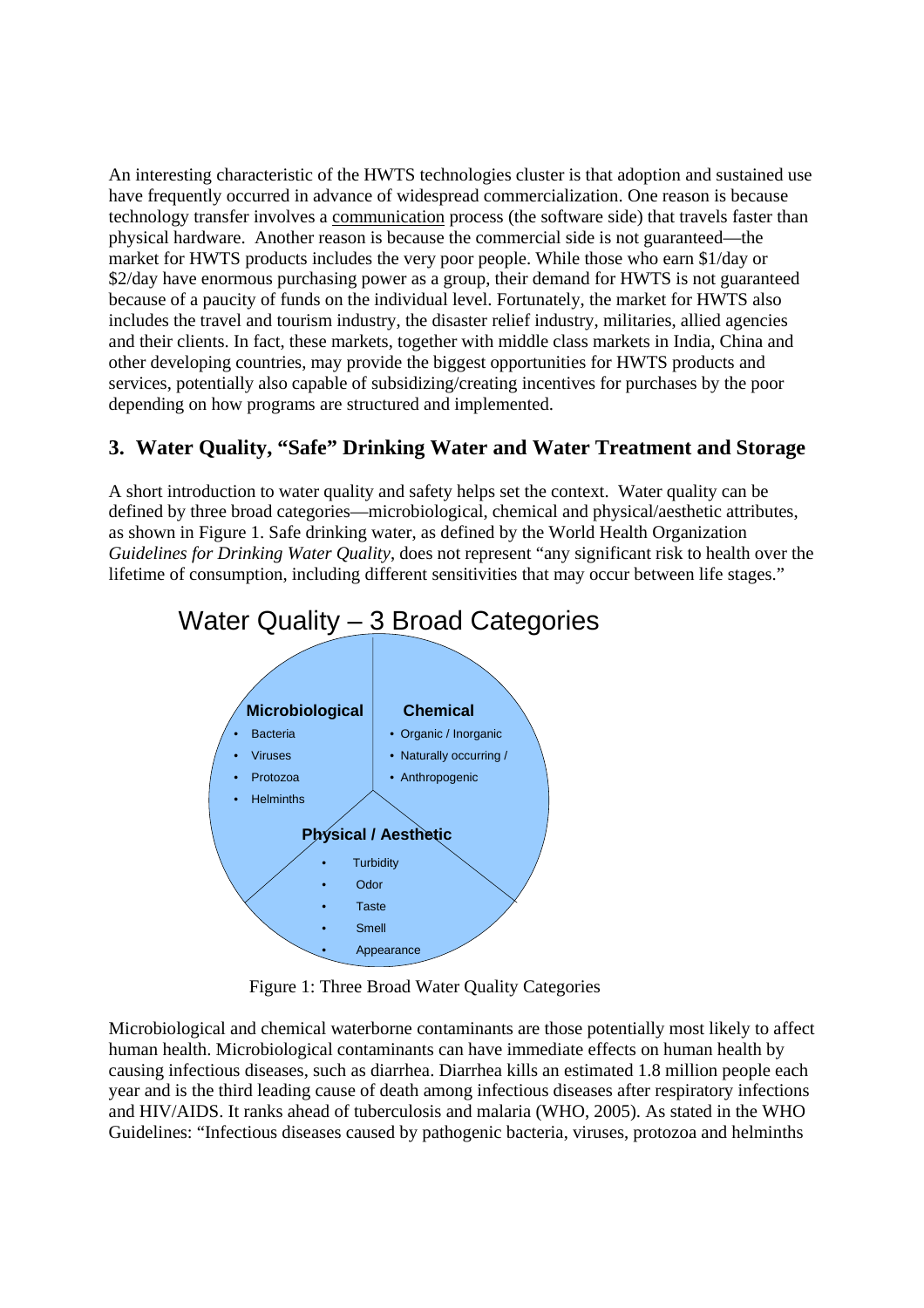[worms] are the most common and widespread health risk associated with drinking water" (WHO, 2004). Chemical contaminants, in contrast, tend to have human health impacts that manifest over longer time periods, perhaps years or decades. The physical/aesthetic characteristics of water are very important from a consumer's point of view insofar as they determine patterns of behavior/use, but they are secondary from a human health point of view.

HWTS systems are designed to address water contaminants in one or some of these three broad categories. HWTS innovations have principally focused on microbiological contaminants because infectious waterborne diseases, as indicated above, are the single most important class of water quality concerns globally. This paper reports on HWTS systems that have explicitly been designed to address microbiological contamination. Meanwhile, even as research continues to push the frontier and to explore systems that do it all, no single HWTS technology is or will ever probably be a perfect solution. Rather, each system will likely always have its advantages and limitations.

# **4. Piped and Non-Piped Water Supply and Distribution Systems, Transmission Routes for Contaminants and a Multiple Barrier Approach**

For the purposes of global data collection and monitoring, the UNICEF/WHO Joint Monitoring Programme maintains national and global datasets of "improved" and "unimproved" water supplies, as shown in Table  $1^2$ .

| <b>Improved</b>        | <b>Unimproved</b>       |
|------------------------|-------------------------|
| * Household connection | * Unprotected well      |
| * Public standpipe     | * Unprotected spring    |
| * Borehole             | * Vendor provided water |
| * Protected dug well   | * Tanker truck water    |
| * Protected spring     |                         |
| * Rainwater collection |                         |

Table 1: WHO/UNICEF Joint Monitoring Definition of Improved Water Supply

Another way of conceptualizing water supply is in terms of piped vs. non-piped systems, as shown in Figure 2.

 $\overline{a}$ 

 $2 \text{ Improved vs. Safe: WHO/UNICEF indicates that improved sources are those that are likely to }$ provide safe water such as household connections, boreholes, etc. Unfortunately, the information currently available does not allow us to establish the relationship between access to safe water and access to improved sources. WHO and UNICEF are currently working to demonstrate this relationship.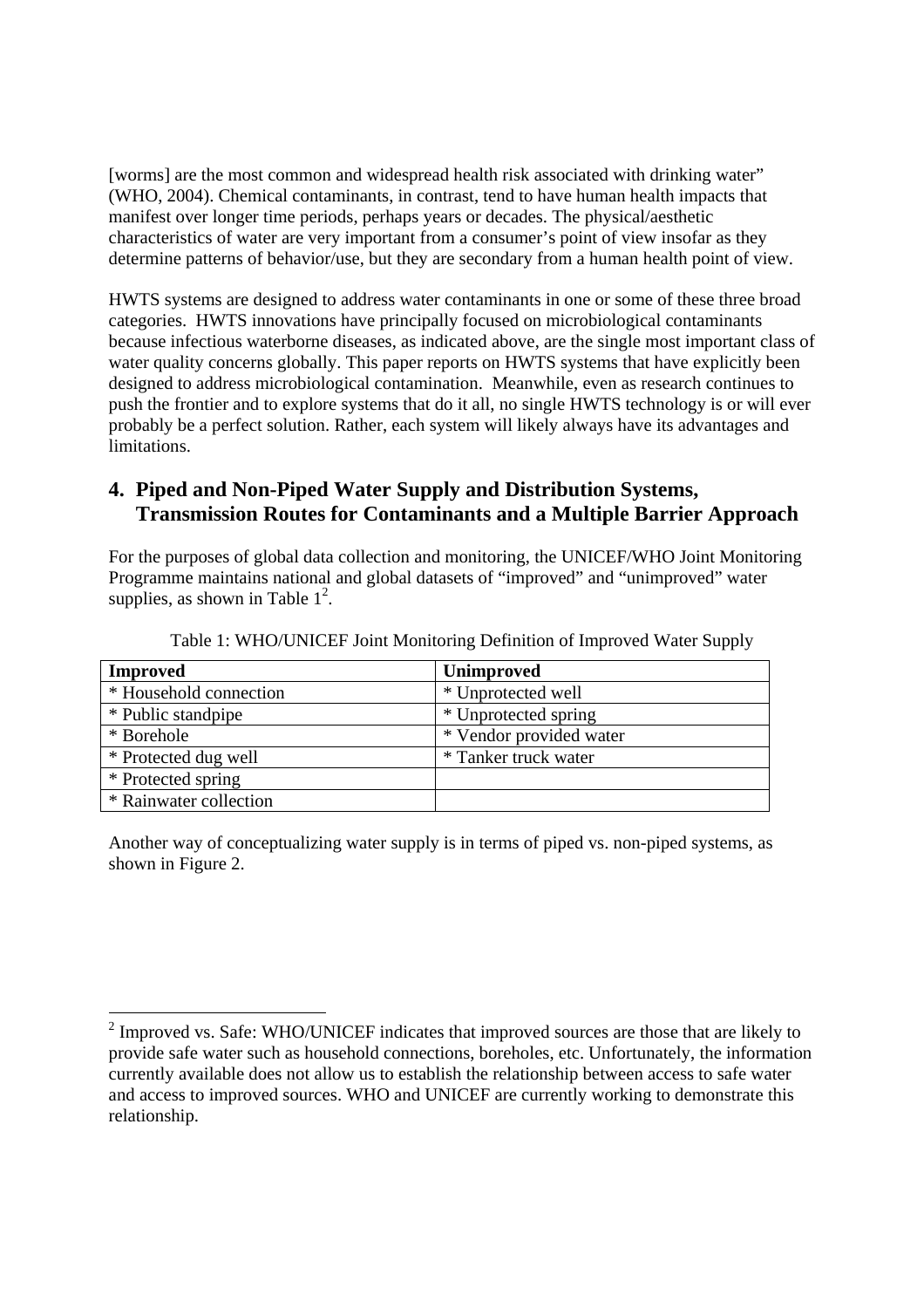

Figure 2: Piped and Non-Piped Water Supply

Water supply begins with rainwater, which is accessed directly via rainwater harvesting or indirectly either from surface water sources such as lakes, rivers or streams or from groundwater sources. A piped supply, as shown in Figure 2, typically takes water from the source, puts it through a distribution system that involves some form of treatment, and then distributes it to public stand-pipes or household taps. A non-piped water supply takes water from the source via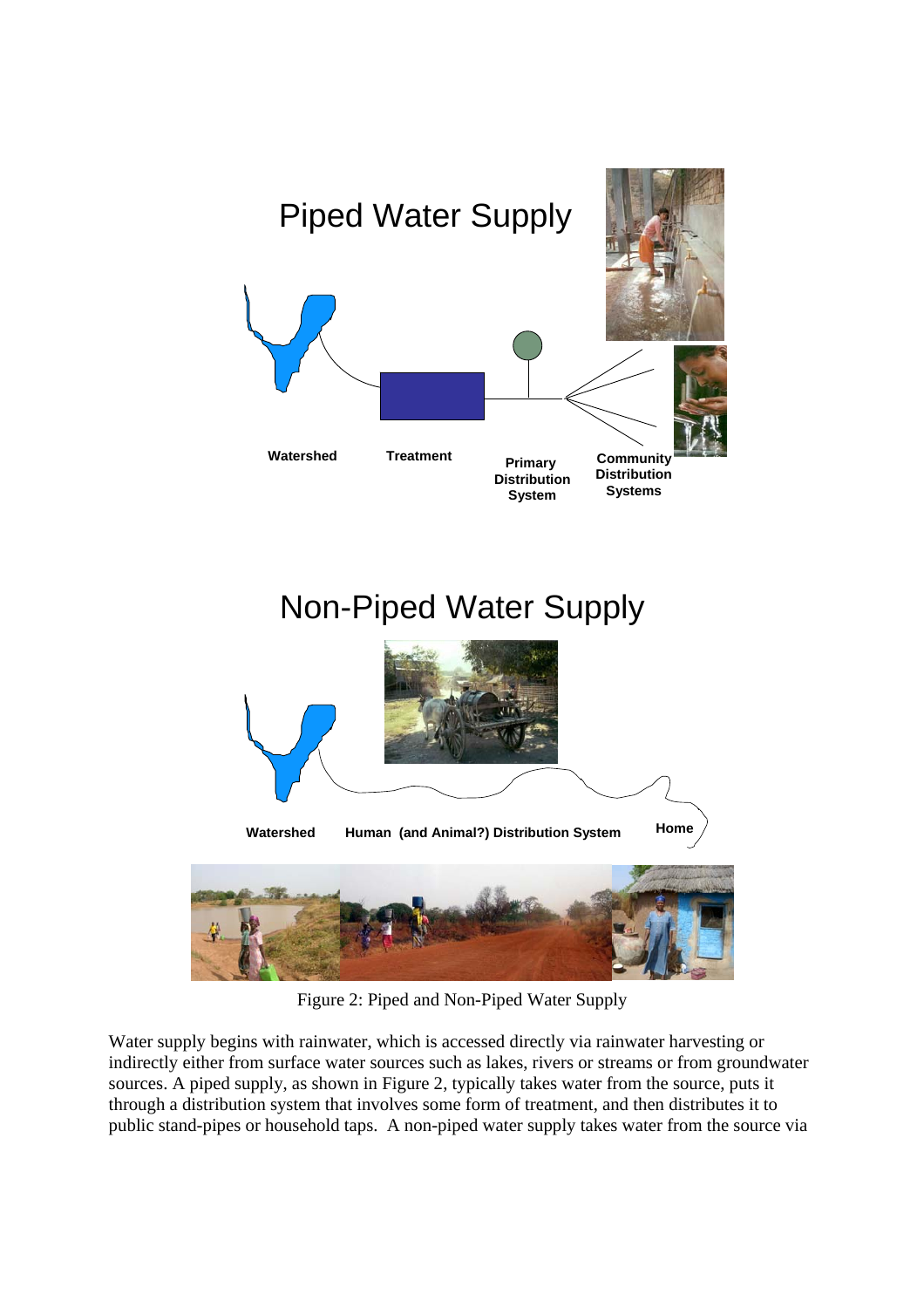a human-mediated transport system, either carried manually or conveyed by some kind of vehicle such as an animal cart, a bike or a tanker truck to the home.

Water and public health professionals do not think in terms of a single public health barrier to microbiologically contaminated drinking water, but of a "multiple barriers approach." Barriers that protect microbiological water quality can occur in each of these stages:

- Watershed (source) protection
- Treatment: centralized and decentralized
- Piped distribution: safe distribution to the public stand-pipe or home compound
- Non-piped, community and household distribution: safe transport from the source to the point-of-use
- Safe storage: reservoirs, community and home storage

As expressed in the WHO *Guidelines for Drinking Water Quality* (2004):

Securing the microbial safety of drinking water supplies is based on the use of multiple barriers, from catchment to consumer, to prevent the contamination of drinking water and to reduce contamination to levels not injurious to health. Safety is increased if multiple barriers are in place, including protection of water resources, proper selection and operation of a series of treatment steps and management of distribution systems (piped or otherwise).

The drinking water source or water exiting a treatment plant may provide a safe and potentially disinfected supply, but water may become re-contaminated through distribution and storage, if it is touched by unclean hands, dirty cups or dippers or if it is held in contaminated or uncovered storage vessels. Safe household water management means maintaining or improving the microbiological quality of the water through collecting, distributing/transporting and storing in the home. In this context, HWTS offers a new protection barrier.

# **5. HWTS Technologies**

Safe household water management to protect against microbiological contamination begins with safe storage. Safe storage is defined as a standard-sized container with (1) a narrow mouth or opening, (2) a lid and (3) a tap to access to the stored water and to prevent contact with hands, cups or dippers. Some studies have shown the benefit of water storage containers possessing these design characteristics. Yet other factors, such as storage time, water temperature, airborne particulate concentrations, inadequate hand washing and food preparation using stored water may also contribute to unsafe water in the home.

Disinfection is "the deliberate destruction or inactivation of disease-causing microorganisms." A frontal attack approach to disinfection is to destroy or inactivate the microbes, which can be accomplished by applying one of the following disinfection methods:

- Chemical: chlorine and chlorine compounds, ozone, iodine, certain metals (e.g. silver and copper)
- Physical
	- o UV light
	- o Heat (boiling, pasteurization)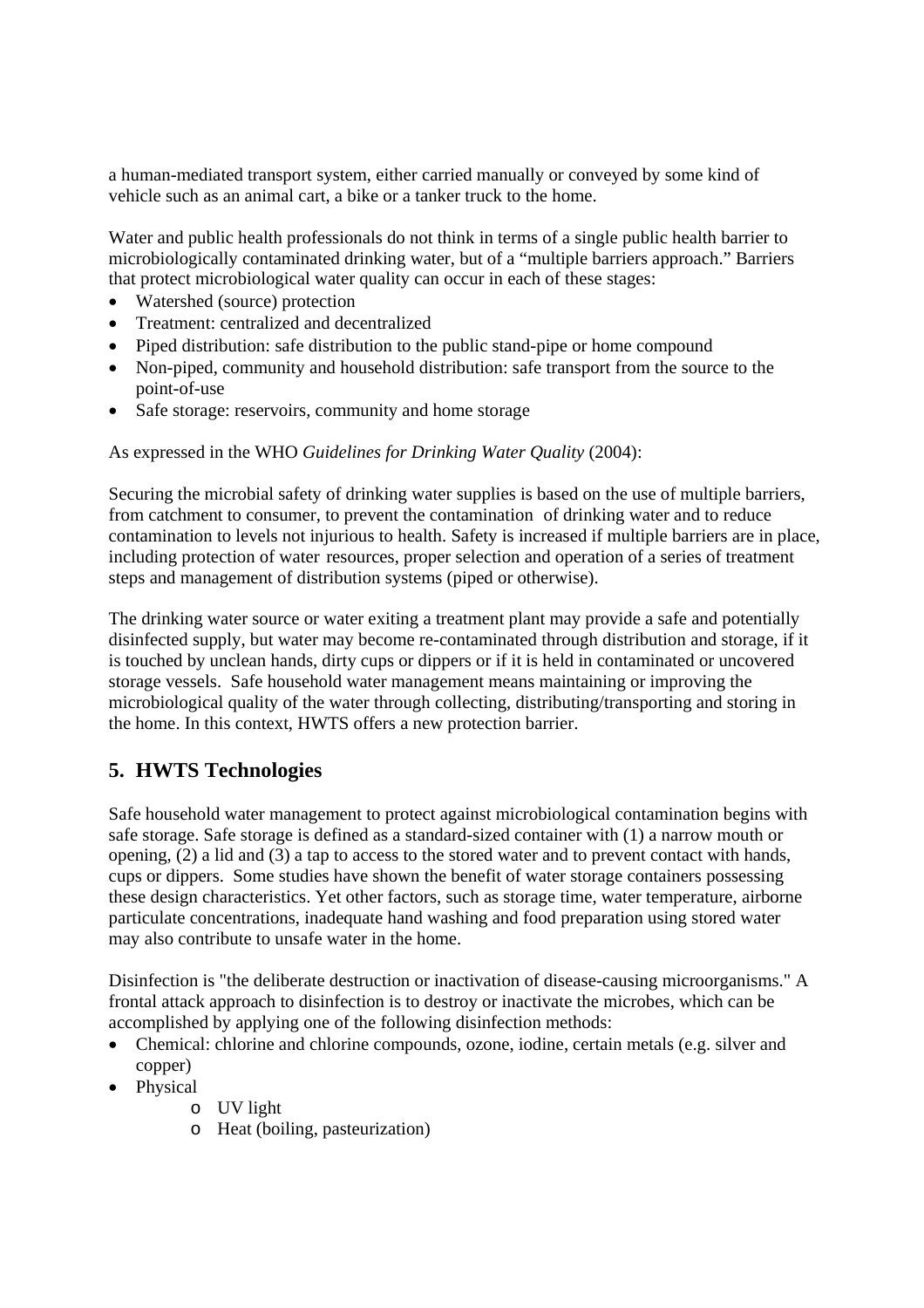## o High pH

• Exposure to electromagnetic, acoustic or particle radiation

However, a deeper, theoretical understanding recognizes that microbes attach to particles in water. Thus to eliminate microbes, the first step is to remove particles. Particles are commonly measured as turbidity. While turbidity is listed as a physical or aesthetic characteristic in Figure 1 and not as being inherently harmful to health, particles are essentially food and shelter for microbes. Therefore, if water is clear with few or no particles, it may be rendered microbially safe when treated solely by a disinfection step. Many water supplies, especially those from surface water sources, should include a particle removal step plus a disinfection step to be safe microbially.

One other important factor is that some microorganisms, such as *cryptosporidium, giardia, vibrio cholera* and guinea worm, have high resistance to conventional chemical disinfectants, such as chlorine, but are removed or reduced by filtration and coagulation-flocculation, which are the two most common particle removal processes. These processes, whose principle objective is particle removal, can also be considered a disinfection method in the broadest sense.

With this household water management, water quality and treatment background in mind, the cluster of HWTS systems that are the focus of this paper, i.e. those HWTS systems that address microbial water contamination, are categorized as follows:

#### Safe Storage

• Safe storage containers (standard size container with a narrow mouth or opening, lid and tap to access water)

### Disinfection-Only Technologies

These processes destroy or inactivate many, but not all, pathogens:

- Boiling
- Household chlorination and safe storage
- Solar disinfection (SODIS)
- Ultraviolet (UV) lamp

### Particle Removal Technologies

These processes remove particles and may (or may not) remove certain microbes:

- Cloth filtration
- Ceramic filters
	- o Candle filters
	- o Potters for Peace filtron-type "pot" filters
- Biosand filters
- Coagulation/precipitation only

### Adsorption

- Charcoal
- Hybrid adsorption with carbon
- Resin-based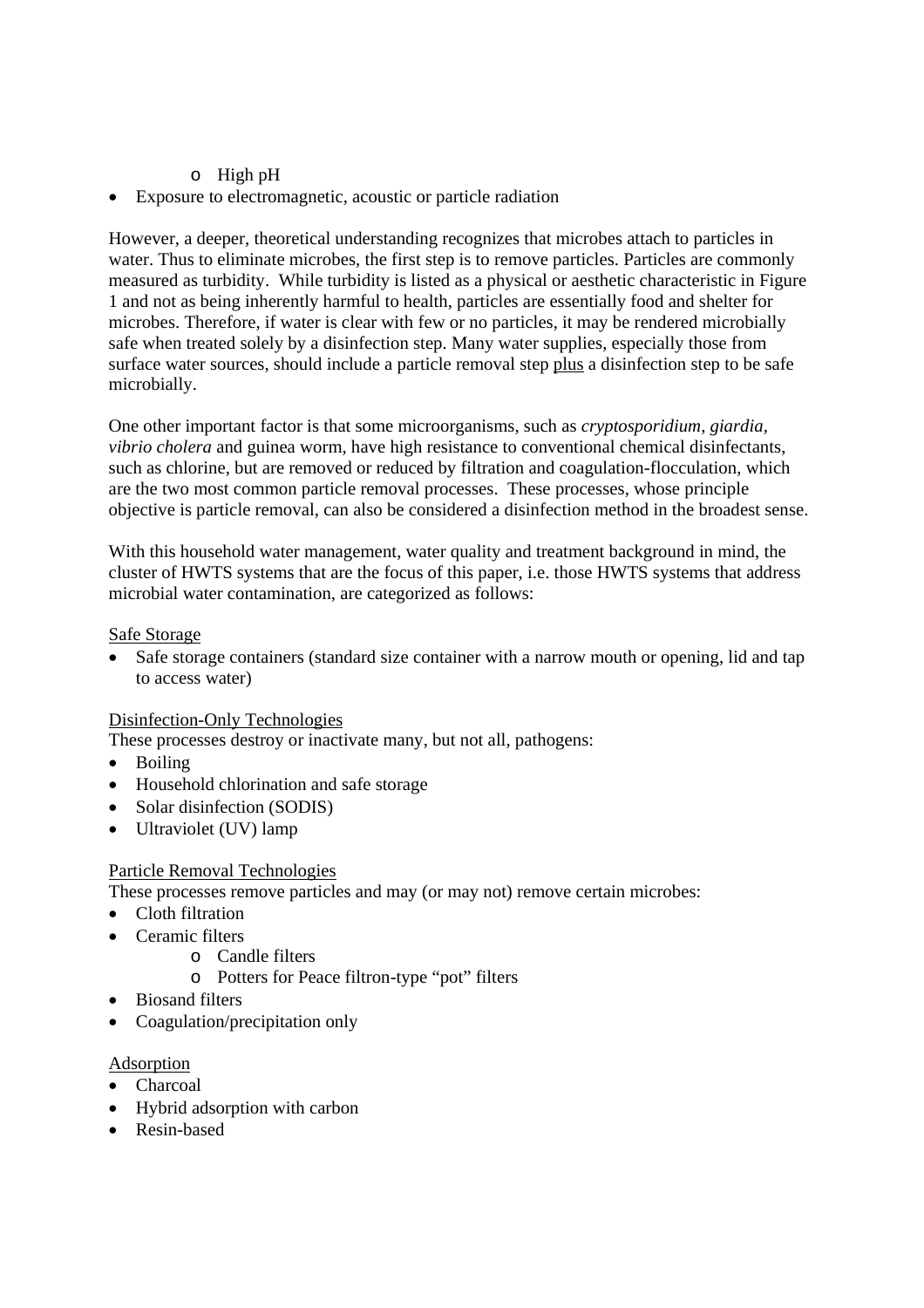## Membrane Processes

- Membrane
- Reverse osmosis

Whereas particle filtration involves micro-sized particles, membrane processes include microfiltration, ultrafiltration, reverse osmosis and nanofiltration at macromolecular and ionic size ranges. State-of-the-art membrane systems are common in developed country applications, both in treatment plants and in point-of-use/point-of-entry home systems. Some technologies are being applied commercially in developing countries.

Two or Three Processes Combined (Hybrid) Systems (Particle Removal + Disinfection + Aesthetics)

Combining particle removal with microbe destruction or inactivation accomplishes multiple objectives.

- Coagulation/flocculation + disinfection (e.g. PUR)
- Filtration + chlorine disinfection + aesthetics (e.g. Gift of Water Haiti)
- Filtration + disinfection + aesthetics (e.g. Pure-It Hindustan Lever)

A fact sheet has been developed for each individual technology categorized above (see Appendix 1) that provides general information about the technology for educators and promoters, users and the general public.

# **6. Status of Implementation of Major HWTS**

## **General Overview**

A wide range of HWTS options exists, and this paper intentionally focuses only on those HWTS applications that are beyond early stage research, development and small-scale pilot applications. These are called here, major HWTS, and have been:

- Communicated to key social groups and networks—lead users, opinion leaders, water health professionals, others and applied in daily practice by users affected by potentially unsafe drinking water and associated waterborne diseases and/or
- Implemented in multiple countries
	- and/or
- Attained some level of commercialization

A generalized picture of major HWTS implementation is illustrated schematically in Figure 3: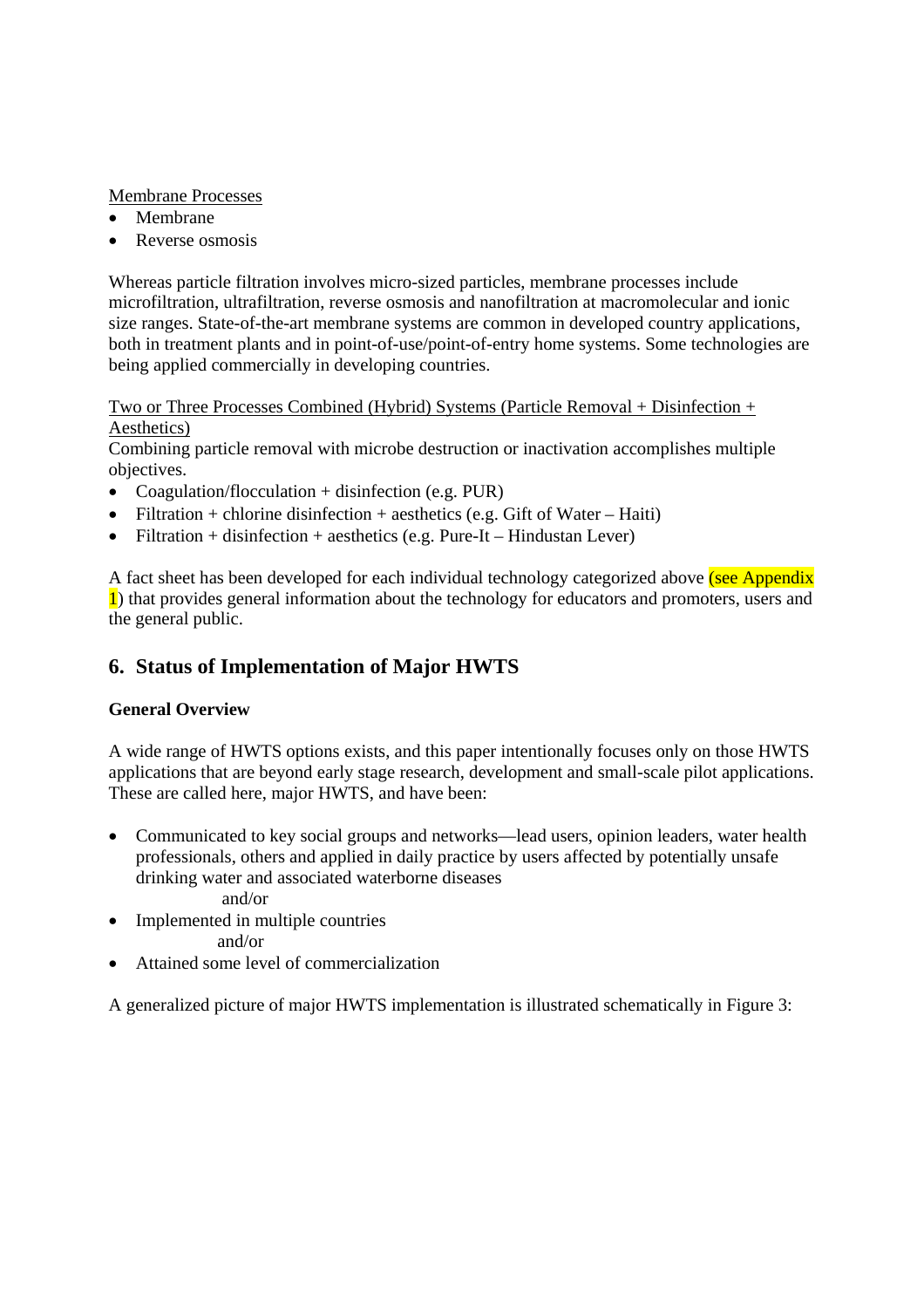

Figure 3: Generalized Schematic of the Status of Implementation of Major HWTS

Although isolated research, development and applications of HWTS as a solution for contaminated drinking water in developing countries existed prior to the 1990s, Figure 3 shows that HWTS research and development and pilot HWTS applications started during the 1990s. Pioneering work included the studies and implementation programs of the Centers for Disease Control / Pan American Health Organization (household chlorination), the Swiss Technical Institute-EAWAG (SODIS), Potters for Peace-Nicaragua (ceramic filtration), University of Calgary (Biosand), Proctor and Gamble (PUR) and others. The time represented by "T1" is about AD 2000, roughly concurrent with the declaration of the United Nations Millennium Development Goals. Starting at "T1", major HWTS begin daily use applications. The curve represented on the right half of Figure 3 is a generalized curve showing how innovations diffuse generally. If HWTS diffusion follows this generalized pattern, the number of units will increase dramatically, and billions of people will adopt and make appropriate, daily use of such systems. Figure 3 shows a hypothetical 5+ billion people with HWTS at time "T2."

Given that most of these technologies are no more than 10-20 years old, most implementation efforts have occurred for 10 years or less. The extent of dissemination is praiseworthy but has barely scratched the surface in terms of need (one to many billions of people, depending on whose estimate you use), and it has not achieved anything like computer, cell phone or Internet use proportions.<sup>3</sup> Regarding present status, the extent of major HWTS application is wide  $(53)$ countries) but not deep (low percentage coverage) relative to the total population in need of safe drinking water.

-

<sup>&</sup>lt;sup>3</sup> For purpose of comparing HWTS diffusion to cell phone diffusion, cell phones were first offered to American consumers in 1983. In the first decade, 130 million were sold. During the second decade, 1.1 billion were sold worldwide. (Rogers, E., 2003. p. 259)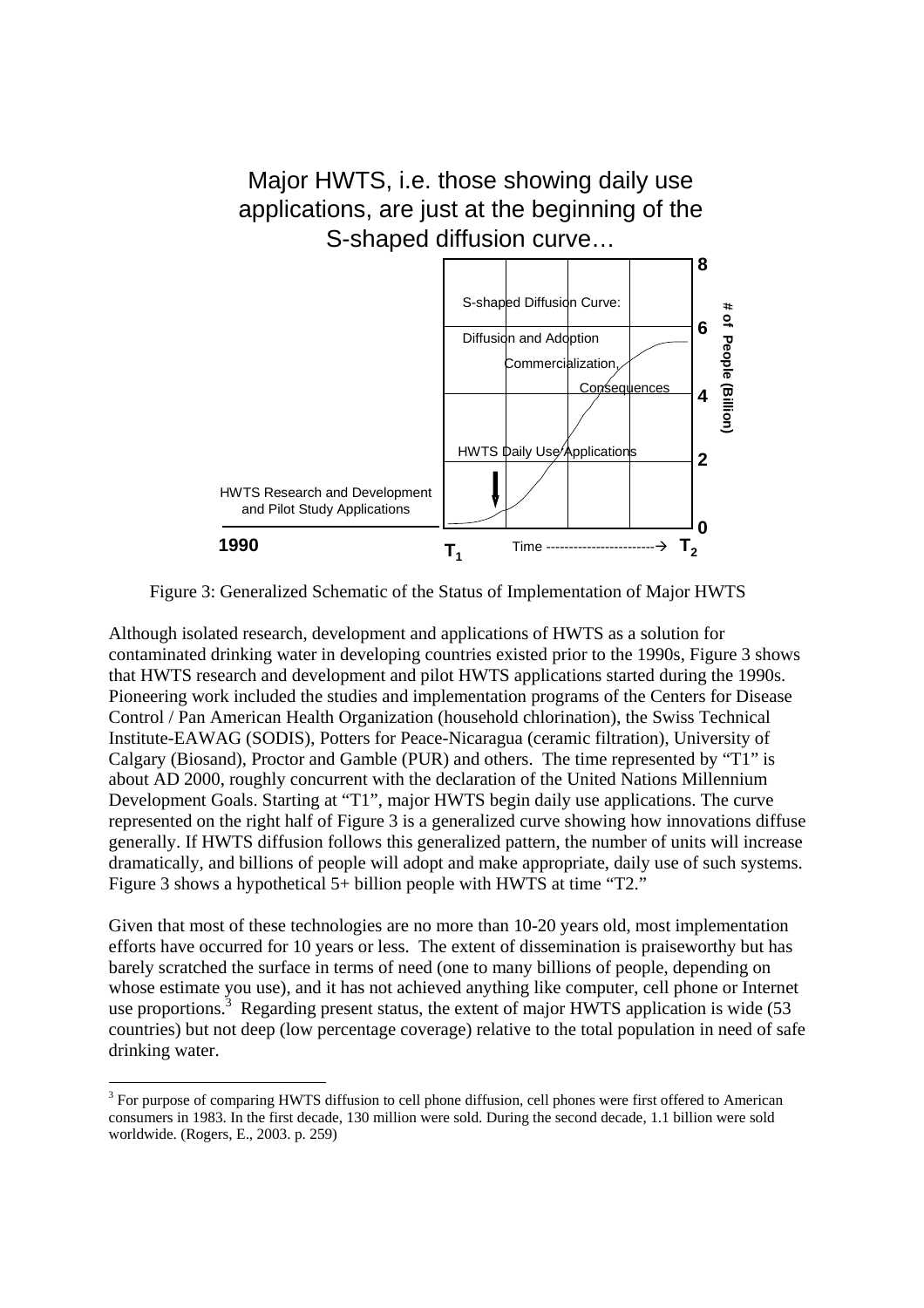Our best knowledge of major HWTS implementation comes from two sources:

- 1. A 2005 survey<sup>4</sup> conducted by the Implementation Working Group of the WHO International Network to Promote Household Drinking Water Treatment and Safe Storage (the "Network").
- 2. Commercial Companies Implementing HWTS, based on information available on the Web and other published sources.

## **WHO Network Implementation Working Group Survey**

The WHO Network, founded in 2003, is the largest public-private partnership focused on HWTS applications. More than 85 organizations are currently affiliated with the Network, representing the following sectors:

- NGOs: 30 percent
- Private sector / commercial: 20 percent
- Public sector / government: 10 percent
- International organizations: 10 percent
- Academic institutions: 17 percent
- Professional associations: 8 percent
- Religious organizations: 5 percent

A 2005 survey provided on the WHO Network's website invited responses from organizations implementing HWTS. To date, 39 implementing organizations, from the various sectors shown in Figure 4, have replied.



Figure 4: Sectors Represented by the Organizations Responding to the 2005 WHO Network Implementation Working Group Survey

1

<sup>4</sup> http://www.who.int/household\_water/implementation/en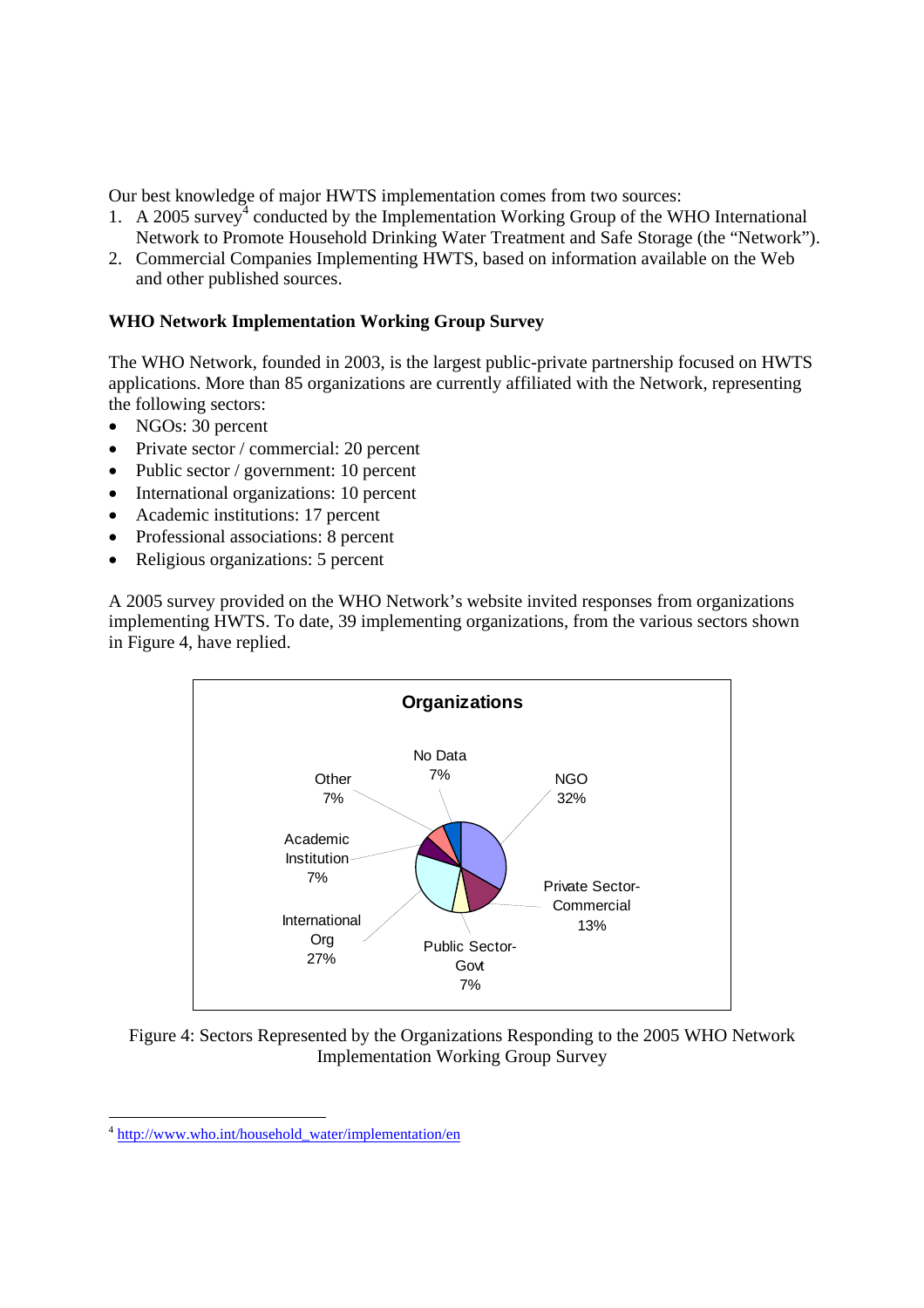This survey shows the extent of HWTS coverage by major technologies, countries of implementation and estimated number of beneficiaries:

- Eight different major HWTS technologies are represented: safe storage, boiling, household chlorination, solar disinfection, two different types of ceramic filters – candle filters and pot filters, biosand filters and combined systems, including coagulation + chlorine disinfection and filtration + disinfection. (See global maps and HWTS Fact Sheets in Appendix 1).
- The 53 HWTS implementation countries are: Afghanistan, Argentina, Bangladesh, Benin, Bhutan, Bolivia, Brazil, Burkina Faso, Cambodia, Cameroon, Columbia, Congo, Dominican Republic, Ecuador, El Salvador, Ethiopia, Ghana, Guatemala, Guinea, Guinea-Bissau, Guyana, Haiti, Honduras, India, Indonesia, Kenya, Lao People's Democratic Republic, Madagascar, Malawi, Mali, Mexico, Mozambique, Myanmar, Nepal, Nicaragua, Niger, Nigeria, Pakistan, Peru, Philippines, Rwanda, Senegal, Sierra Leone, South Africa, Sri Lanka, Thailand, Togo, Uganda, United Republic of Tanzania, Uzbekistan, Vietnam, Zambia and Zimbabwe.
- About six million individual beneficiaries. (Note: many respondents did not provide numbers of beneficiaries, and so this number is a low estimate.)

Global maps illustrate the the extent of implementation. Based on the WHO survey responses, these maps show the global implementation of HWTS according to specific technology, according to the number of beneficiaries, and according to the number of technologies or projects per country.

Financing an implementation method can be done, broadly speaking, in three ways:

- 1. Charitable donations (partly or wholly subsidized)
- 2. Cost-recovery, where the product is sold for profit or at breakeven, but where an organization provides subsidies that cover part of the costs, such as promotion, staff salaries, etc.
- 3. Commercially, in a "for-profit" enterprise

These financing approaches reflect how different organizations that participated in the survey implement HWTS schemes. As shown in Figure 5, of the 34 survey respondents, 35 percent were engaged in commercially marketing their HWTS product, most of whom (65 percent) used social marketing methods. Additionally, 50 percent used a charitable model. (NB: The survey allowed the respondent to check multiple boxes, and therefore individual organizations could indicate multiple methods of implementation.)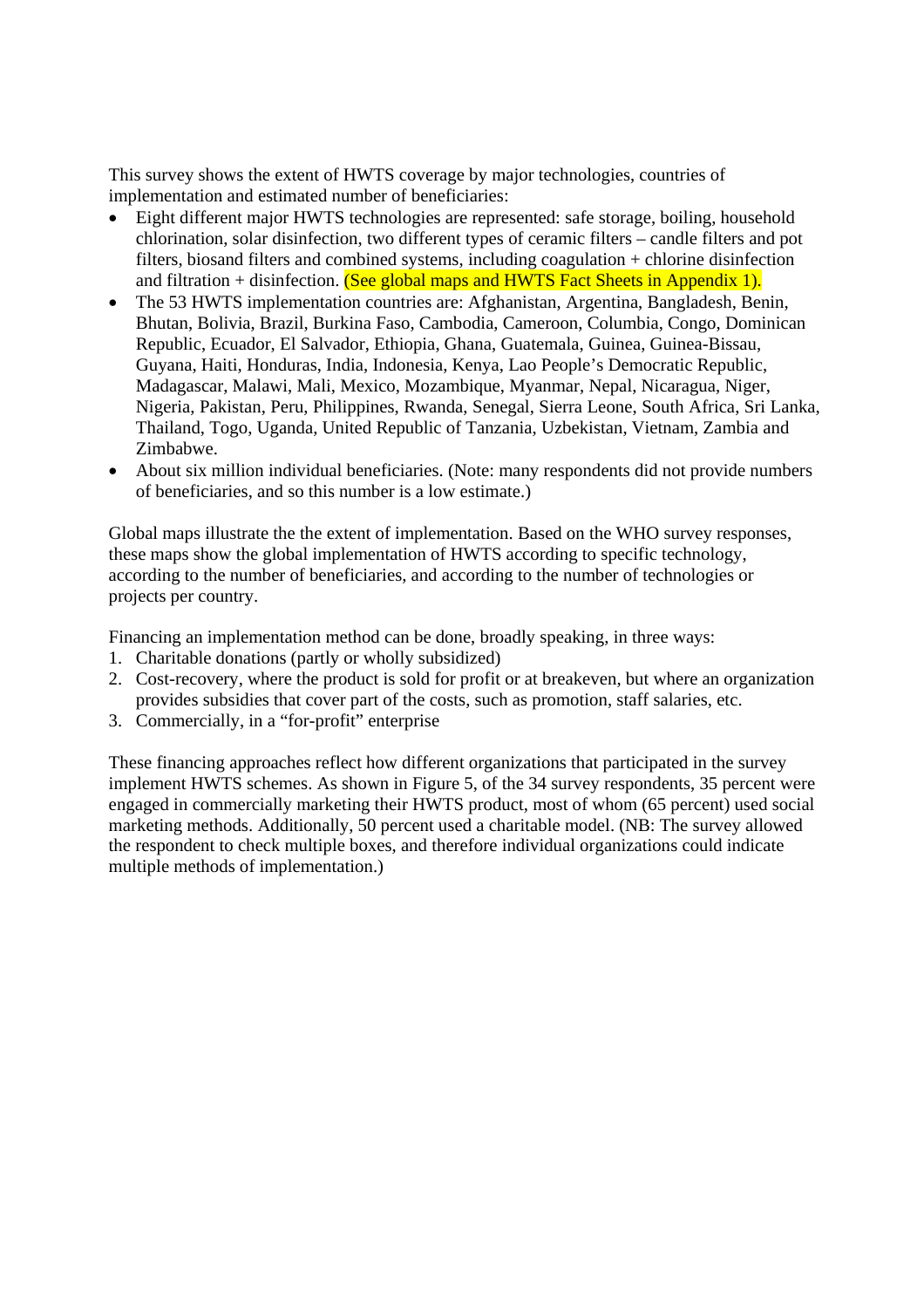

Figure 5: Method of HWTS Implementation (n=34 organizations)

# **Worldwide Commercial HWTS Enterprises5**

The global production of commercial HWTS units (exclusive of Canadian, European, UK and US companies, except where their major markets are in the developing world) is briefly described in the section below. For further information, the reader is referred to the accompanying Worldwide Commercial HWTS Enterprises Summary Table, given as Appendix 2.

# Household Chlorination

Several technologies are closely related: 1) adding liquid solution or powdered/granule chlorine to water or 2) adding chlorine tablets. Household chlorination is being marketed by six companies, including three from India (Aquatech Dosing Systems, Crompton Greaves Familigard and Get Water Solutions Chlorination), one from S. Korea (Keosan's KISS 2000) and one from Ireland (Medentech Aquatabs), and one from the USA (Arch Chemicals). These are less expensive than Proctor and Gamble's PUR (see below) and average about \$.25 per sachet. In general, these companies lack the commitment P&G has made to social marketing, but their efforts are still considerable.

## Ultraviolet (UV) Disinfection

-

The commercial UV market breaks into roughly four sectors according to price. The least expensive model involves a single UV light source plus transformer and electric cord which together sells at retail for \$10 – \$25. It presumes the end-user has an appropriate storage container and an electricity source. Only one company currently produces a unit for this market,

<sup>&</sup>lt;sup>5</sup> The author wishes to acknowledge the technical and editorial assistance of Klaas van de Ven in reviewing this section; Basic Water Needs Foundation, Prins Hendrikstraat 31 6828 GN Arnhem, the Netherlands E-mail watersafe@hetnet.nl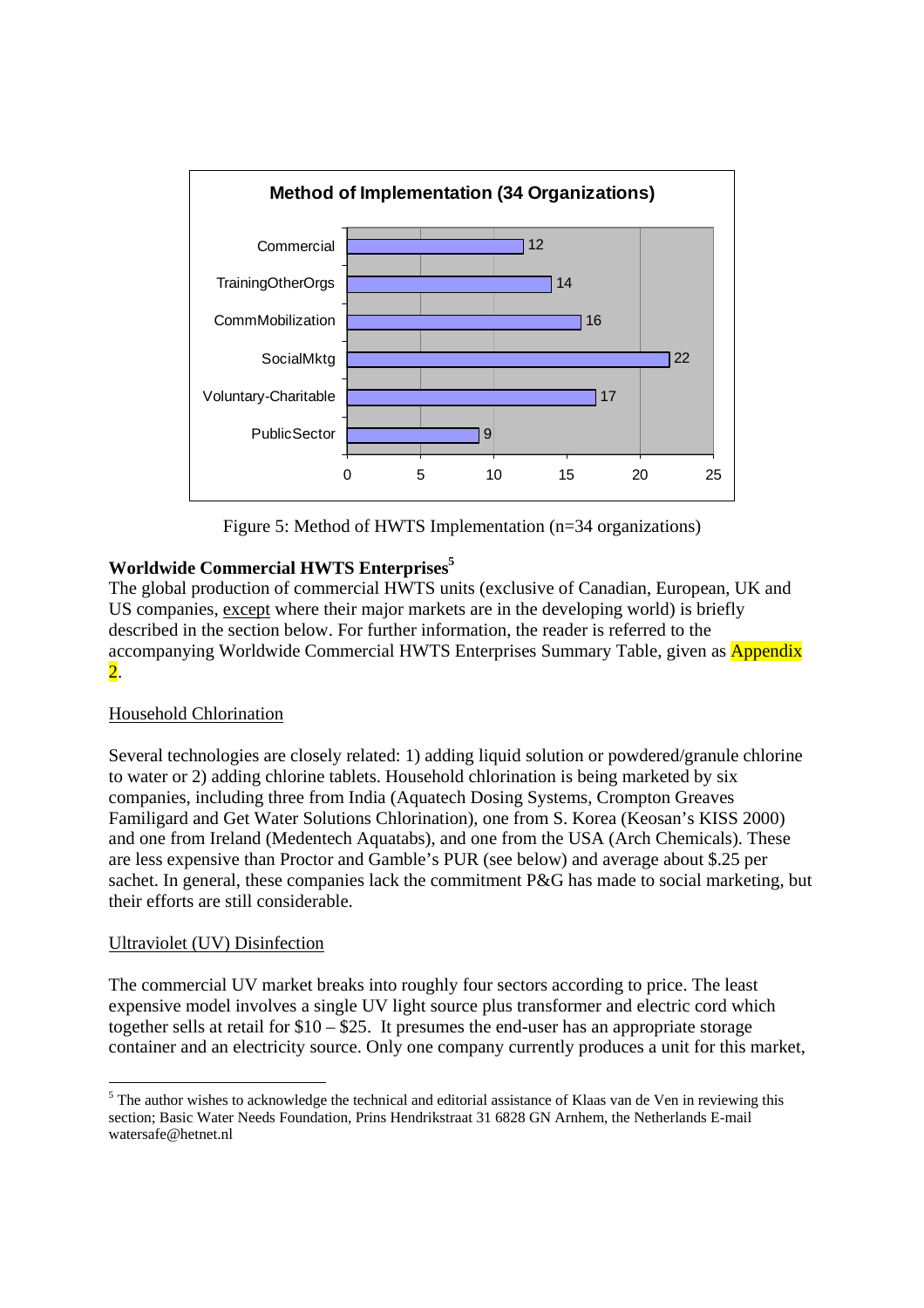Zhejiang Purimate Water Technologies Model DP208 (China) for \$10. Zhejiang is prepared to produce 5,000 units per month with a minimum wholesale purchase of 50 units; this product has been ISO 9001 certified.

The next lowest priced UV units range from \$50 – \$100. Four Indian companies have products in this range: Ace Hygiene UV Pureflow 3 Stage for \$92, Kenstar Inellibloc for \$93, Moniba for \$87 and Usha Brita for \$71. Usha Brita is an interesting product because although it is manufactured in India.

The third price range from \$101 – \$150 includes the following companies from India: Ace Hygiene UV, Aquagruard I Nova Classic, Bajaj Electricals (UV Plus), Eureka Forbes (Aqua Flo, Aqua Guard Classic, Aqua Guard Classic Compact, Aqua Flo Designs), Kenstar (WP9703) , Konark Waterdoc (UVXL), Moniba Anand (UV Storage Purifier models), Simfony (Big Flat #1), Usha Brita (Waterguard Digital); one from Brazil, M&M; and one from the USA, Water Health International (household model).

The fourth price range from \$151 – \$200 is supplied by the following Indian companies: Alfaa (E Water 3 Stages, Compact), Eureka Forbes (Aqua Guard Classic Compact, Pump, Booster), Usha Brita (Waterguard Digital). Hanovia UV of England probably also fits into this price range.

The fifth price range is for elite or commercial use and only has four identified suppliers: Konark Unique, Moniba Anand (Online Purifier cum Cooler "n" Heater, 562) and Water Health International (Commercial System).

From this partial assessment of pricing structures (all prices of all manufacturers were not ascertained), the data suggests that the  $$101 - $150$  and  $$150 - $200$  price ranges are the most targeted markets at present. The ranges below these may represent real business opportunities.

## Particle Removal

In terms of particle removal processes, the following commercial technologies exist:

- Ceramic filters (pore size between 0.2 and 1 micron): remove bacteria and protozoa; little or no virus removal without modification of current systems
- Sand filtration: well-designed models remove bacteria and parasites
- Ultra-filtration (pore size about 0.02 microns): removes bacteria, protozoa, parasites and viruses

Cloth removal technology is probably under-represented with only one company (Sinolink from China) that produces a cloth filter with activated carbon.

Ceramic candle filters are by far the largest product in this field. Countries and number of companies indicate level of commercial activity: Bolivia (1), Brazil (2), China (24), India (9), Malaysia (1), Pakistan (1), Poland (1), Portugal (1), S. Korea (5), Switzerland (1), Taiwan (2), USA (1), Vietnam (1) and Great Britain (1). Prices per individual filter are remarkably competitive. Bulk price for a container load of Stefani candles without silver impregnation from Brazil is \$0.65. Stefani manufactures 5 million candles per year (Van der Ven, K, 2006). Cost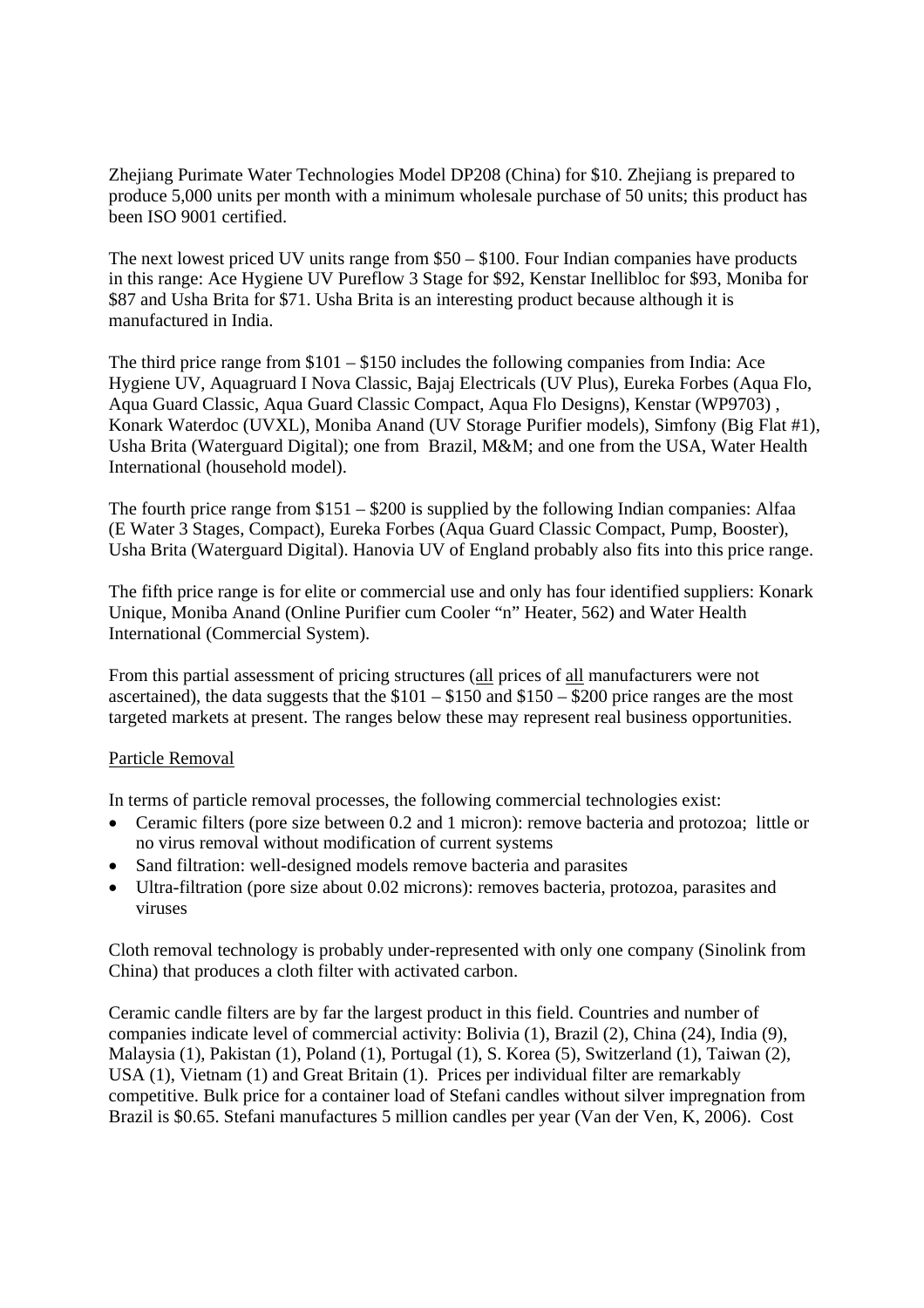per candle filter ranges from \$5 – \$10. Two candle filter systems range from \$18 – \$30. One anomalous unit, priced at \$98, is made in S. Korea. The lower cost ceramic filters use a twocontainer plastic or metal system with one to three candles in the upper container.

#### *India – Ceramic Candle Companies*

The manufacturing volume in India of ceramic candle filters – typically of white kaolin clay - is approximately 18 million ceramic filters per year (Van der Ven, K, 2006). Most Indian ceramic candles are cheap  $(\$0.90 - \$1.30)$  and of poor quality. The main problem is that the manufacturing process involves putting white cement between the cap and the ceramic candle, which causes cracks and leaks. Quality control often does not exist.

Most Indian candle filter companies outsource candle manufacturing but put their brand name plastic or metal cap on it and package it. Some brands are Videon, Butterfly, Usha Brita, Sai Water Equipments and Ravi Exports. A major player is OK industries (www.okinds.com).

One high-quality brand is the Domit filter from Rajaniklat in Kolkata. This filter has a nonleaking seal and is silver impregnated. These candle filters have been tested in Auroville with excellent results. Domit Filter manufacturing capacity is 15,000 candles per month and the price is quite high (\$1.90/candle). Pelikan is another high-quality Indian candle, purchased in the marketplace in Nairobi, Kenya (Franz, A., 2005). The manufacturer is as yet unidentified.

Ceramic pot filters are represented by several commercial/NGO manufacturers, one from Nicaragua (Potters for Peace), two from Cambodia (IDE-Red Cross and Resources Development Institute), one from Ghana (Ceramica Tamakloe) and one from the USA (Pure Water 4 All). The Nicaragua filter sells for \$7, the IDE ceramic pot filter sells for \$7 – \$12, and the Ceramica Tamakloe system sells for \$15 – \$20.

Biosand filters are manufactured commercially by six companies: three from India (Aquatech, Get Water Solution, Konark Waterdoc), one from Bangladesh (Canadian International Water Purification Bangladesh Filter) and two from the USA (Pure Water for the World Water Filter and Safe Water Institute BioSand Water Filter). Retail prices have not been ascertained. Selecting, sifting and preparing local sand and gravel for this process depend on the dollar value of local production time and other inputs.

### Adsorption

Activated carbon is the largest product in this field, including four Chinese companies (Jorden Hardware, Ningbo Qinyuan, Sinolink and Solutions Water Tech), four Indian companies (Aquatech, Get Water Solutions, Godrej & Boyce and Konark Water Doc), two Singapore companies (Delfina International and Intraco), four South Korean companies (Jinkwang, Komosa, Microfilter and Wonyang), one Taiwanese company (Caware International) and one company from the United Arab Emirates (Tawrid). Prices are usually at least double that of plain candle filters.

Iodine-based disinfection: iodine resin-based technologies to eliminate bacteria from drinking water by iodine-based inactivation are an interesting option since the low cost models are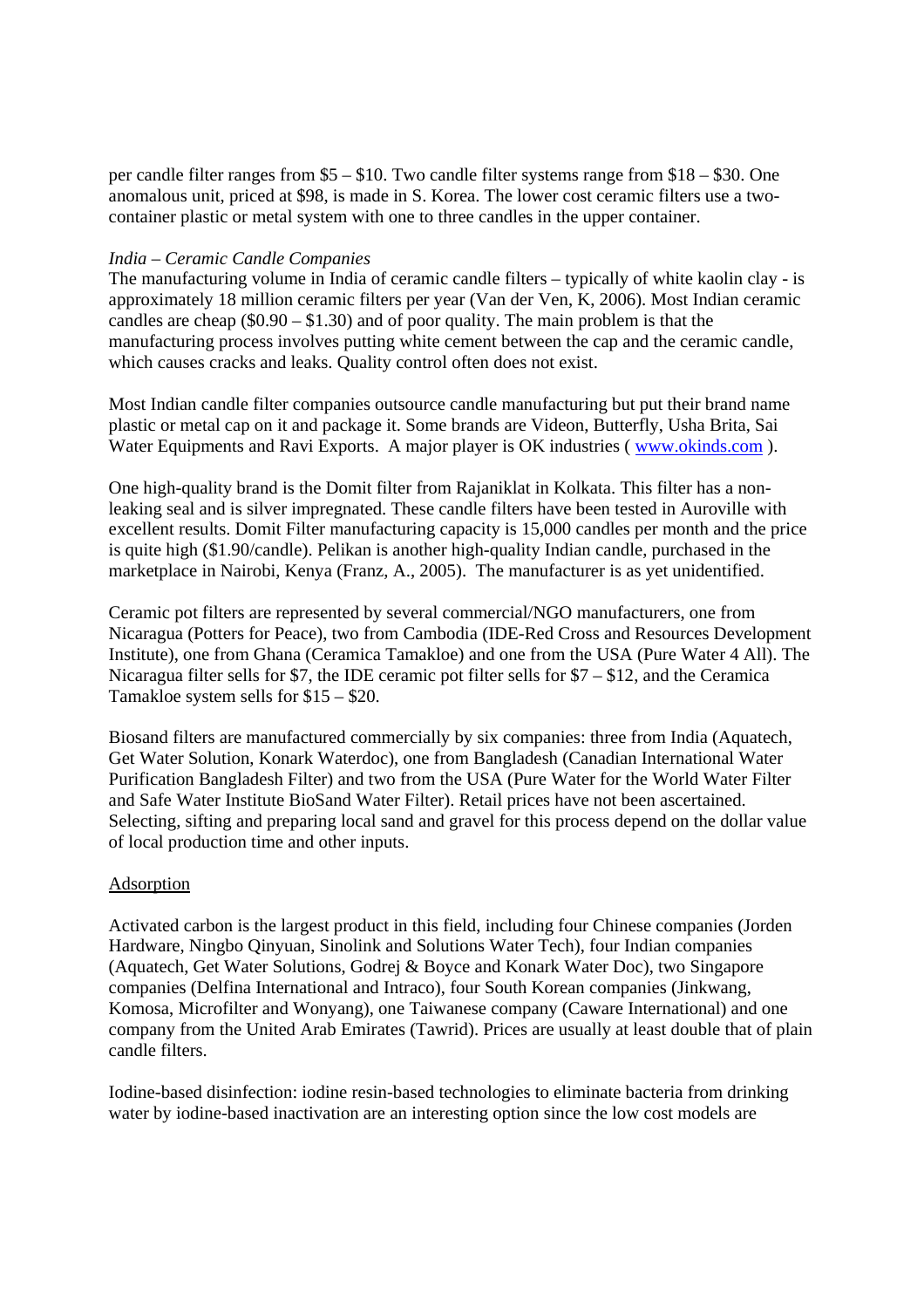comparable in price to ceramic candle filtration. Four Indian companies manufacture these units: Eureka Forbes (3 in 1, \$55 – \$66), Konark Waterdoc (Respura, \$51 – \$100), Singer (Aquarius II, \$111), Usha Brita (\$48), and Zero B (Puristore, \$32 and Purilline \$103).

#### Hybrid Adsorption with Carbon

Integrated filters: many ceramic candle filters are filled with activated carbon to remove chlorine and to improve taste. However, the capacity for the carbon to remove chlorine is much less than the capacity of the ceramic filter to remove bacteria. Another more expensive approach is to use an activated carbon filter and a ceramic filter separately.

This hybrid combination of ceramic candle filtration and carbon filtration is more popular than plain carbon filtration. China is well represented in this field with 32 manufacturers, with a low retail price of \$15.50 (Shenzhen Angel) making this technology attractive. South Korea has five manufacturers, Malaysia has three and India, Japan, South Africa, Singapore and Taiwan each have one.

UV combined with ceramic and carbon filtration units are another hybrid manufactured in China (Ningbo Flyhawk Electrical). Infrared combined with ceramic and carbon filtration is manufactured in three countries: China (G R Tech), Singapore (Pink of Health) and Taiwan (Porce Well Enterprise). Prices are over \$100.

#### Membrane Processes / Reverse Osmosis

Membrane ultra-filtration is represented by three Chinese manufacturers (Aucuma Alamo Water Refiners, Shenzhen Chengdalai Industrial, Shenzhen Litree Purifying Tech), two Malaysian manufacturers (Hezong Trading, World Wellness Network), one Indian manufacturer (Eureka Forbes) and one Korean manufacturer (Kovit). Prices have not been ascertained.

Reverse osmosis (RO) is represented by 40 manufacturers which clearly dominate the field. Their distribution by country is revealing: China (16), India (8), Malaysia (2), S. Korea (4), Singapore (1), Taiwan (7) and UAE (1). Prices for units range from \$100 – \$150 to over \$300. A high-end RO product (RO + ceramic/charcoal multiple hybrid) is manufactured in Taiwan (Japin International) for \$1,400.

### Two or Three Process Combined (Hybrid) Systems

Hybrid combinations on the low end include the following: filtration (sometimes), activated carbon + disinfection (Konark Water Doc Systems; P&G, PUR; and Sharp Engineering Works UV, Disinfection, Coagulation, Flocculation) and involve some metal salt precipitant + chlorination. P&G is socially marketed. Another hybrid is filtration + disinfection, combined with aesthetics (Pure-It, India from Hindustan Lever, \$36 consumer price). It is not socially marketed.

### *PUR*

P&G is one of the first global corporations to enter the market with a household drinking water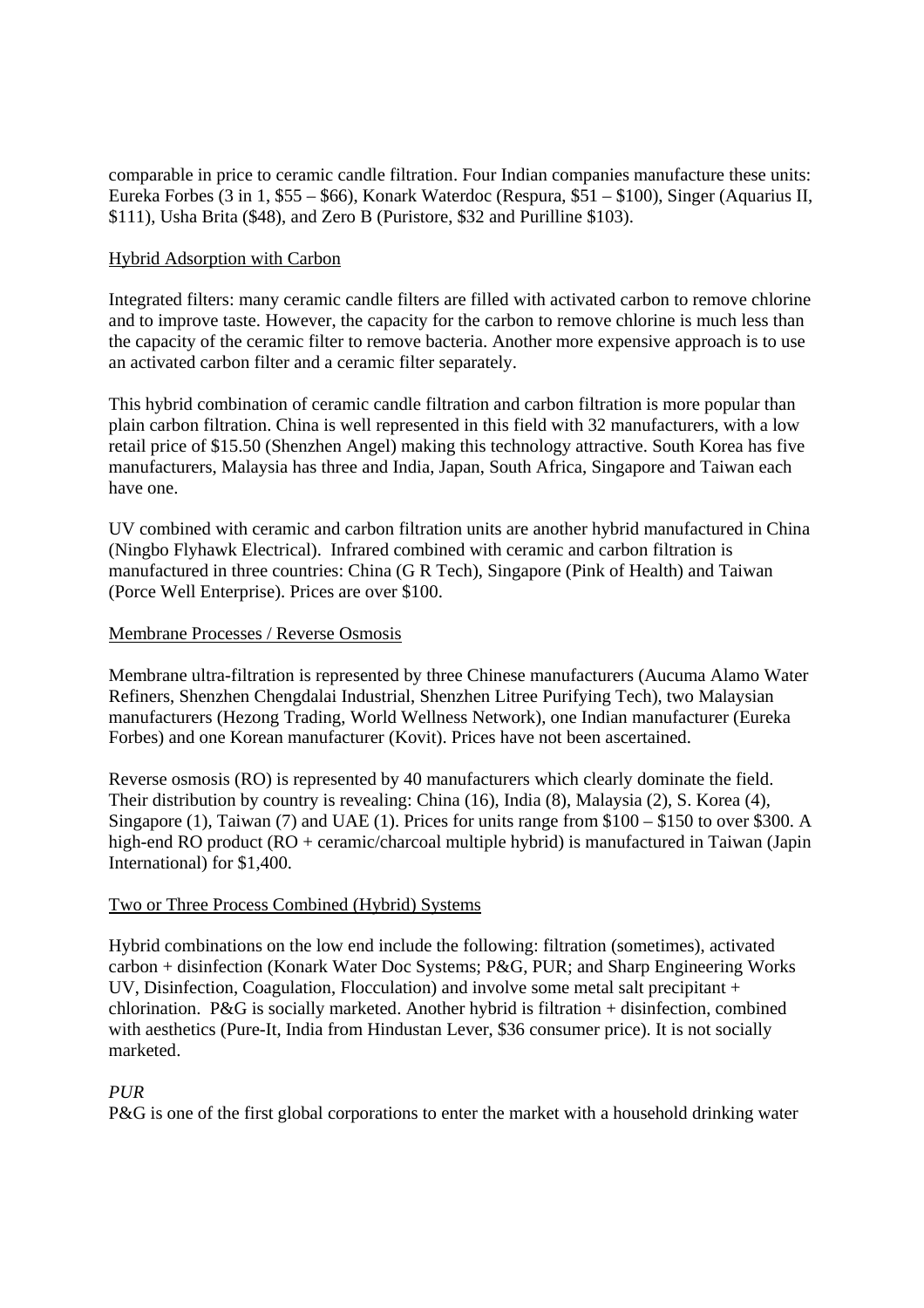treatment product for developing countries, disaster relief and other markets. To date, P&G has invested some \$25 million into developing and distributing its PUR water-purifying sachets. The company's only not-for-profit division was created for PUR sachets but operates with a business model.

P&G efforts to make PUR available started with test markets in Guatemala, Philippines and Pakistan. Test market results indicated that repurchase rates of 5-13 percent were not sufficient for a sustainable business. Also, P&G learned that consumer behavior change is difficult and necessitates new marketing approaches.

P&G's Safe Drinking Water Program is currently focused in two areas: emergency relief to provide PUR at cost to emergency relief groups and social marketing to provide PUR to local NGOs who distribute the product using a business approach but in a break-even, not-for-profit model for P&G.

Social marketing allows P&G to enter a market in places where it is too risky for commercial entry. It uses a sustainable business plan to cover all costs after an initial investment to introduce the product, and it provides future opportunities for P&G entry with other products.

P&G is engaged in national-scale efforts to make PUR available in Haiti, Dominican Republic, Malawi, Pakistan and Uganda through social marketing and in Western Kenya through small women's groups. P&G is seeking partners to expand efforts for both emergency relief and for sustained social markets.

P&G has worked in partnership with a number of organizations, including the WHO International Network to Promote Household Drinking Water Treatment and Safe Storage. They have created the Safe Drinking Water Alliance with USAID's Global Development Alliance:

- USAID/P&G funding and technical support
- Population Services International (PSI) social marketing
- CARE emergency relief
- Johns Hopkins University Center for Communication Programs monitoring & behavior change (Algood, G. 2005)

Other Combined Hybrid Systems: a new hybrid recently being marketed by three companies in S. Korea (Biocera, Maha and Korea Rapidfit) is silver impregnated foam or ceramic balls. It appears to be socially marketed.

Filtration + ozonation disinfection is another hybrid technology that averages over \$100 and is produced by companies in the following countries: China (2), India (4), Malaysia (1), Singapore (1) and S. Korea (3).

### Summary

In summary the commercial HWTS technologies can be arranged into pricing gradations that have associated markets:

• Under \$1.00 for chlorination, SODIS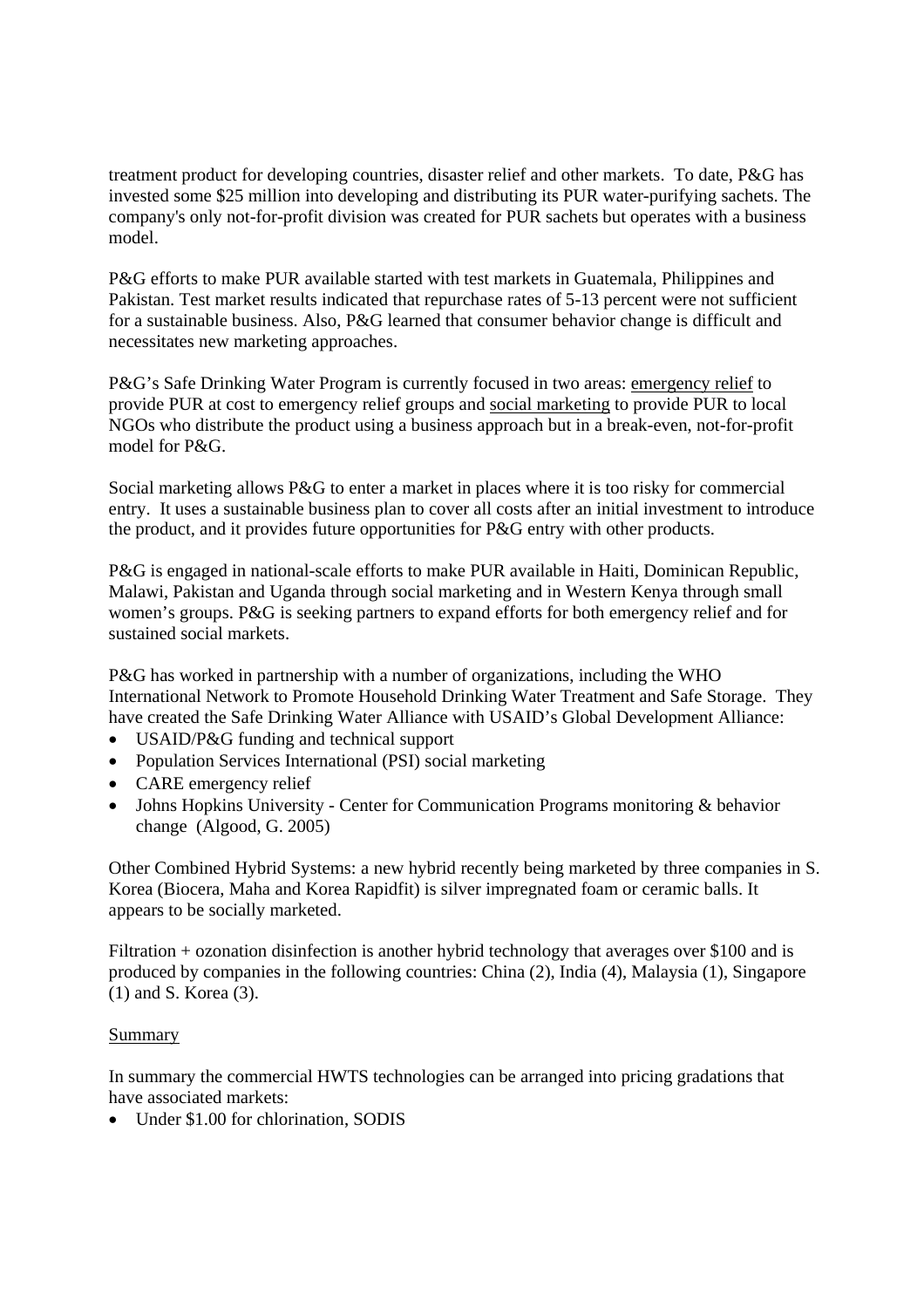- \$10.00 and under for ceramic pot filters, ceramic candle filters, silver impregnated foam or ceramic balls and low-end UV (China)
- \$15.00 \$20.00 for biosand filters, ceramic candles and carbon filtration (Shenzhen Angel, China) and resin adsorption units
- Above \$20 for UV, iodine resins, membrane ultra-filtration, reverse osmosis and hybrid systems

These results demonstrate that more efficient manufacturing methods may substantially reduce the manufacturing cost of many of the HWTS technologies and will bring to market a variety of solutions suited to the needs of millions of low- income families.

# **Section II – Critical Factors that Influence the Adoption and Sustained Use of HWTS Innovations**

# **7. Critical Factors**

-

This section proposes a set of critical factors that influence the rate of adoption<sup>6</sup> and sustained use of HWTS innovations. This is a suggested or hypothesized set of critical factors that may include some that turn out to be insignificant or omit others that may have been overlooked. Readers are invited to respond with their experience of this set of critical factors in order to refine our collective understanding.

The classic investigation of critical factors in the adoption and diffusion of innovations is the work of Everett Rogers (2003). Rogers has identified variables, perceived attributes, which determine the rate of adoption of innovations, as shown in the first box of Figure 6. They are: (1) relative advantage, (2) compatibility, (3) complexity, (4) trialability and (5) observability. He indicates that these explain about half of the variance in the rate of adoption. An expanded set of variables (boxes  $2 - 5$  of Figure 6), is said to explain  $49 - 87$  percent of the variance in rate of adoption of an innovation (Rogers, E. 2003). While Rogers's research focuses on innovations generally, much of this research is retrospective, and none of it pertains explicitly to HWTS.

 $6$  By rate of adoption we mean "the length of time required for a certain percentage of members of a social system to adopt an innovation." (Rogers, p. 221)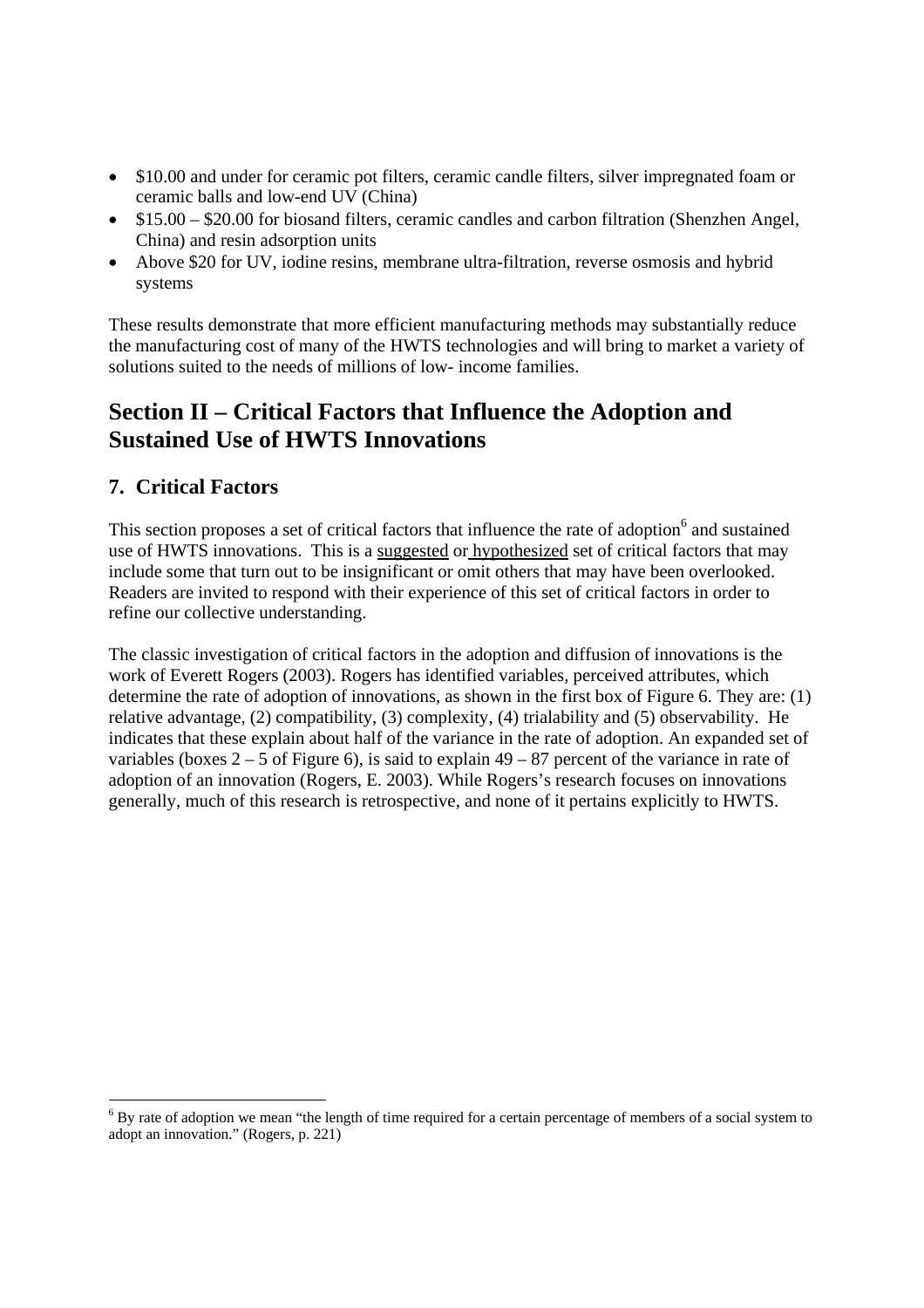

Figure 6: Variables Determining the Rate of Adoption of an Innovation (Rogers, 2003)

Public Health Communication / Social Marketing Framework

Public health communication and social marketing provide a theoretical framework within which to situate the adoption and sustained use of HWTS. The field of public health communication is at the interface of public health and social marketing and represents a special subset of social marketing activities.

Definitions of social marketing differ. Whereas some emphasize the social mission over the profit motive, others explicitly embrace the double bottom line of social and financial goals. Social marketing came into existence as a discipline in the 1970s, when Philip Kotler and Gerald Zaltman recognized that commercial marketing techniques could be adapted to better convey public health messages (Weinreich, N., 2006). Up to that point, health communication in the U.S. had consisted mainly of public service announcements delivered top-down from public health professionals to an audience. ("Smoking is bad for your health;" "Seat belts save lives;" and "Remember, only you can prevent forest fires.") Social marketing evolved during the latter decades of the  $20<sup>th</sup>$  century, recognizing that one could sell ideas, attitudes and behaviors in addition to products. This shift, in turn, led to a major focus on the customer and the needs and desires of the target audience. Social marketing has since been widely applied in international health campaigns, such as in promoting contraception or oral rehydration therapy (ORT). Today, social marketing takes a range of institutional forms.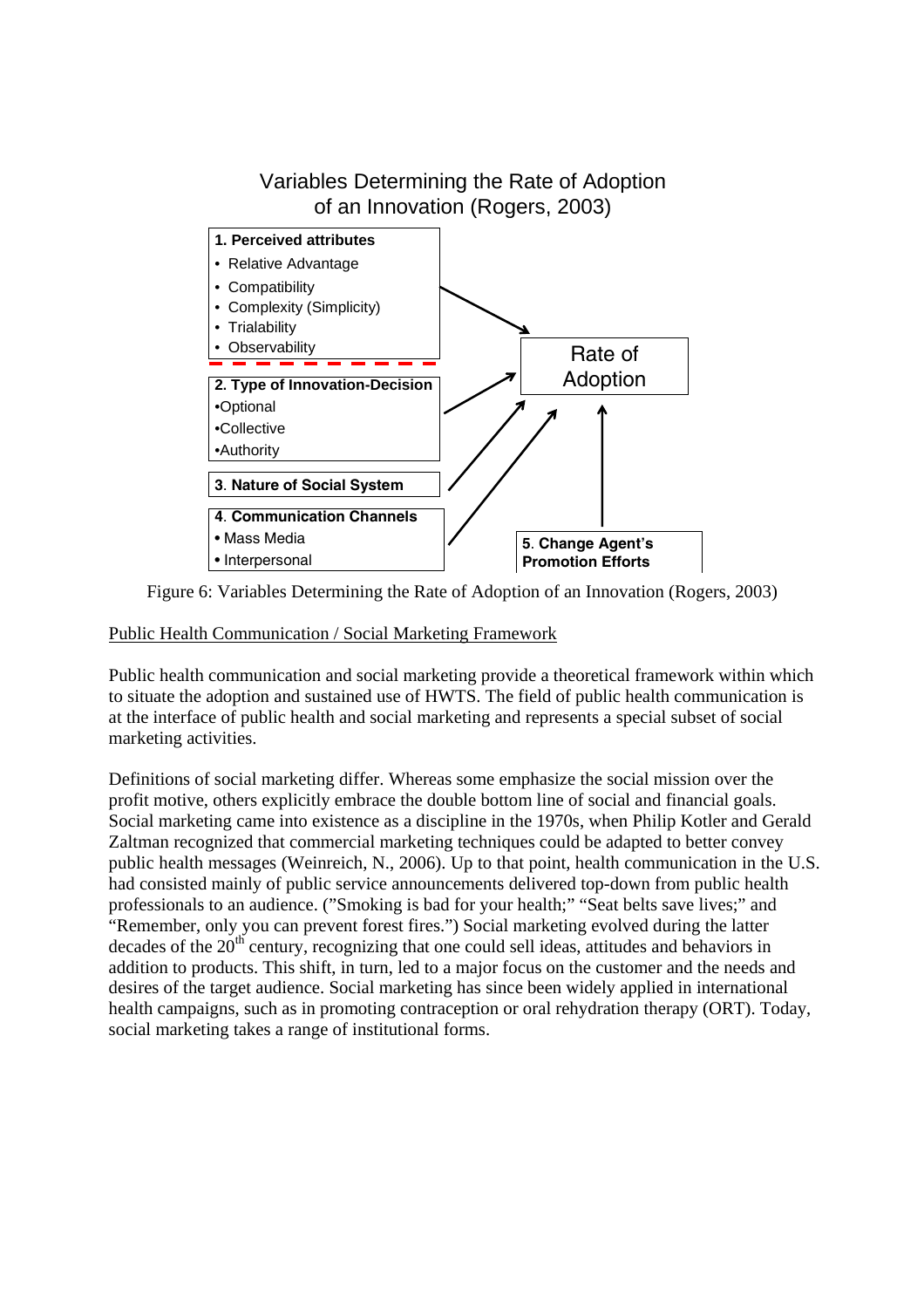A widely used framework for the commercial "marketing mix" identifies the "4 Ps" – product, price, place, and promotion – as critical factors influencing the rate of adoption of a product or idea.<sup>7</sup> As applied to HWTS:

- **Product** is the water treatment option and the entire package of benefits that delivers value (physical product, brand, pre-sales education and training, post-sale technical support and service, financing plan, company reputation and convenience).
- **Price** means affordability to the user.
- **Place** involves the distribution channels, the product accessibility (including spare parts) and the entire supply chain.
- **Promotion** is the communication strategy, including the integrated use of advertising and public relations, media events and person-to-person marketing, i.e. all activities that increase the product's visibility and desirability.

The "4 Ps" cover the commercial terrain. Some see social marketing as mixing in additional "Ps" to the commercial soup. The four social "Ps" include partnership, public, policy and purse strings. The social "Ps" can be generically described as follows:

- **Partnership** makes is happen at scale and sustainably.
- **Policy** is often needed to support long-term change.
- **Public** includes both internal groups (those involved with approval or implementation of the program) and external groups (target audience and secondary groups, such as policy makers).
- **Purse strings involves the fact that** most social organizations obtain their funding from foundations, government grants or private donations and are answerable to these supporters. (Weinreich, N., 2006).

In this paper, we set forth four commercial "Ps" and four social "Ps" and hypothesize that these eight variables, and several dozen additional ones are potentially responsible for the adoption and sustained use of HWTS innovations. These factors are organized thematically:

- Commercial
- Social marketing
- Technical verification
- Social/behavioral
- Leadership, education and social networks
- Financial

-

- Installation, operation and maintenance
- Manufacturing and quality control

In some instances, these variables have already been extensively studied for general innovations. In several instances, they have been studied specifically in relation to HWTS. The approximate 30 factors tentatively hypothesized here are described and explored qualitatively and offered as points of discussion and further investigation. Within some of the themes, case studies are provided to illustrate a salient point.

# **8. Commercial Factors**

<sup>&</sup>lt;sup>7</sup> The "4 Ps" are a simplified, popular aggregation of a set of 12 activities defined in N.H. Borden in "The Concept" of the Marketing Mix," *Strategic Marketing Management.* Harvard Business School. Boston, Ma. 1991.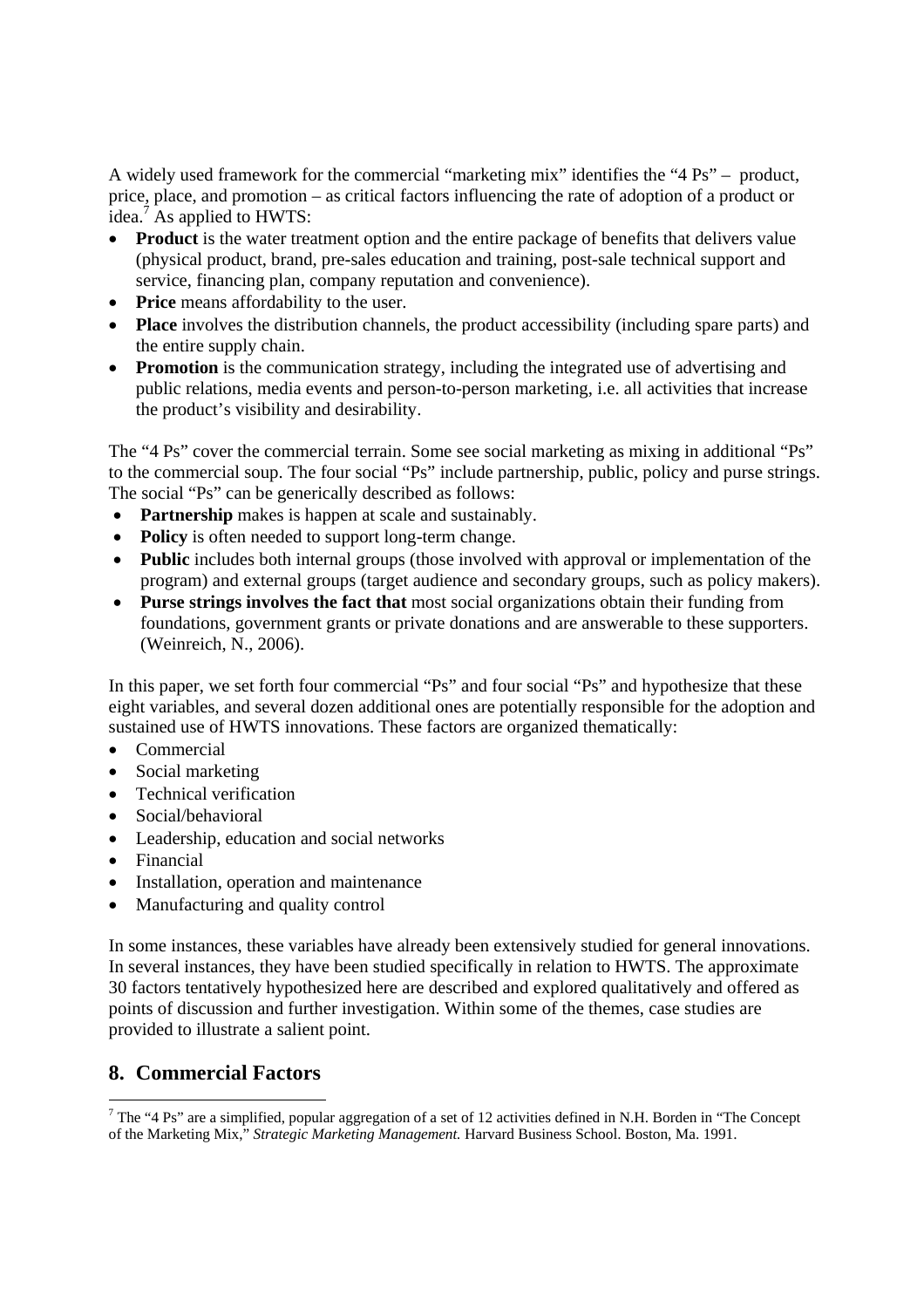**Products**: These have been identified in Section 5 and covered by individual Fact Sheets in Appendix 1. This cluster of technologies presents a diverse range of attributes, capabilities and methods of application. Because low-income customers have rarely been offered HWTS product choices (See *Nepal Consumer Perception Study* below as a notable exception), it is not clear whether one or several products are more appealing to customers.

**Price:** Price is a critical factor in adopting the use of HWTS or <u>any</u> product. Thus, accurate price information is necessary.

In 2005, researchers visited 11 different NGO HWTS implementation programs in Kenya (Baffrey, R. 2005) and compiled the prices, as paid by program beneficiaries and consumers of the several commercially available products, i.e. ceramic candle filters, household chlorine and PUR, as shown in Table 2:

| Water          | <b>HWTS</b> Systems                                | Retail      | Annual               |
|----------------|----------------------------------------------------|-------------|----------------------|
| Treatment      |                                                    | Price to    | <b>O&amp;M</b> Price |
|                |                                                    |             |                      |
| Process        |                                                    | User $(\$)$ | \$)                  |
| Disinfection   |                                                    |             |                      |
| Only           |                                                    |             |                      |
|                | Household Chlorination only (\$0.60/500 ml         | \$7.00      | \$3.60               |
|                | bottle) $[1]$                                      |             |                      |
|                | SODIS (\$0.16) [2]                                 |             | \$6.40               |
| Particle       |                                                    |             |                      |
| Removal        |                                                    |             |                      |
|                | Ceramic Candle Filter (Pelikan brand @             | \$13.00     | \$4.00               |
|                | \$2/candle)                                        |             |                      |
|                | <b>Biosand Filter</b>                              | \$13.00     | \$0.12               |
|                | Coagulation / Flocculation Only (\$0.01/10 L) [3]  |             | \$14.60              |
|                | Safe Storage -Modified Clay Pot                    | \$6.00      |                      |
| Combined       |                                                    |             |                      |
| <b>Systems</b> |                                                    |             |                      |
|                | $Coagulation/Flocculation + Chlorine$              |             | \$73                 |
|                | Disinfection (\$0.05/10 liters treated) [4]        |             |                      |
|                | $Filtration + Disinfection + Aesthetics + Storage$ | \$19.00     | \$3.60               |

Table 2: Retail Prices of HWTS in Kenya

[1] Assumes \$0.60/500 ml bottle lasting about two months per family = \$3.60/year; 125 20-L jerry cans per 500 ml bottle.

[2] Assumes 40 two-liter bottles per family per year @ \$0.16/bottle (KSH 12/bottle) Typical practice is significantly less.

[3] Assumes \$0.01/coagulant dose treating ten liters, requiring four treatments per day per family x 365 days per year  $=$  \$14.60. In practice, the amount used would likely be lower.

[4] Assumes \$0.05/sachet treating ten liters, requiring four sachets per day per family x 365 days per year = \$73. In practice, the amount used would likely be lower.

 $[Exchange Rate: KSH 75 = $1.00]$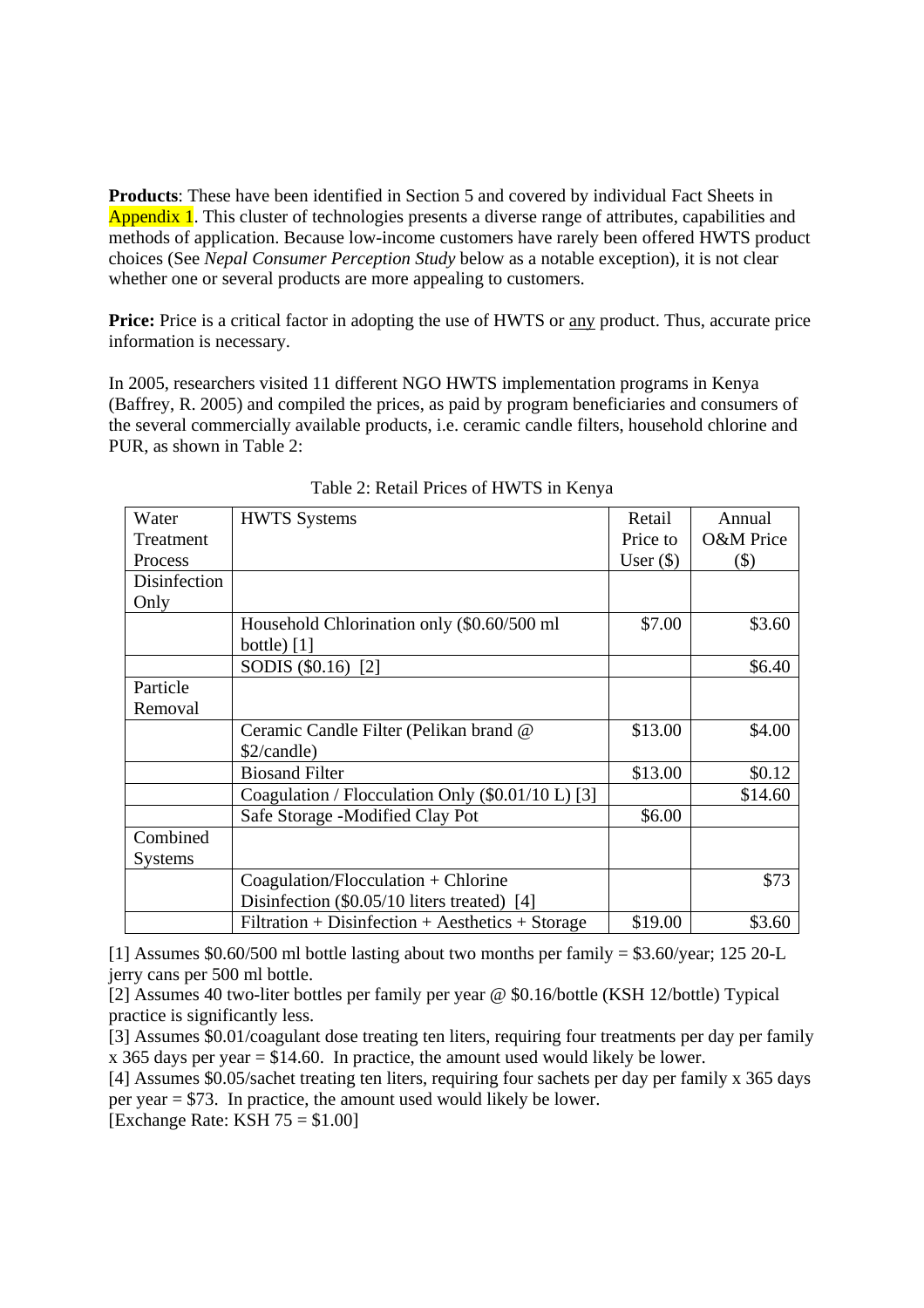Prices were computed based on the assumption of an average family size of five to six and a minimum daily requirement of 7.5 liters per person per day necessary for drinking and cooking (Howard, G. and Bartram, J, 2003). This comes to about two 20-liter jerry cans of water per family per day for drinking and cooking. It is substantially higher than estimates of use given by specific HWTS project proponents, so these values represent liberal estimates of water quantity consumed daily, although still modest amounts compared to water consumption levels in high income countries.

In Northern Region, Ghana, the Pure Home Water social business is selling its HWTS product line at market prices, as shown in Table 3.

|                                                                            | <b>Retail Price</b> | $O\&M$ |
|----------------------------------------------------------------------------|---------------------|--------|
|                                                                            | (US\$)              | (US\$) |
| Ceramic pot-shaped filter (full payment purchase)                          | \$19.00             | \$6.67 |
| Ceramic pot-shaped filter (on credit purchase)                             | \$20.00             | \$6.67 |
| Modified clay pot safe storage container $w / \frac{1}{2}$ brass tap (40L) | \$8.50              |        |
| Plastic safe storage container $w / \frac{1}{2}$ brass tap (50 L)          | \$8.50              |        |
| Biosand filter (with 50L plastic bucket)                                   | 15.00               |        |
| <b>SODIS</b>                                                               |                     | \$0.11 |

| Table 3: Retail Costs of HWTS in Northern Region, Ghana |  |
|---------------------------------------------------------|--|
|---------------------------------------------------------|--|

To compare these methods, the Net Present Value is computed using data from Tables 2 and 3, assuming a ten percent discount rate and a product lifespan of five years, as shown in Table 4:

| Water        | <b>HWTS</b> Systems                                | Net Present Value   |
|--------------|----------------------------------------------------|---------------------|
| Treatment    |                                                    | $(5 \text{ years})$ |
| Process      |                                                    |                     |
|              | Safe Storage -Modified Clay Pot (40L) or Plastic   | \$9                 |
|              | Safe Storage Container (50 L)                      |                     |
| Disinfection |                                                    |                     |
| Only         |                                                    |                     |
|              | Household Chlorination only (\$0.60/500 ml bottle) | \$21                |
|              | + safe storage container                           |                     |
|              | SODIS (\$0.16/bottle)                              | \$24                |
| Particle     |                                                    |                     |
| Removal      |                                                    |                     |
|              | Ceramic Candle Filter (Pelikan brand)              | \$28                |
|              | Ceramic Pot Filter (Filtron brand in Ghana)        | \$44                |
|              | Ceramic Pot Filter (Filtron brand in Cambodia) [1] | \$25                |
|              | Biosand Filter (plastic, 50 L size)                | \$13                |

Table 4: Net Present Value of HWTS (rounded to nearest dollar, assuming a ten percent discount rate and a five year product life)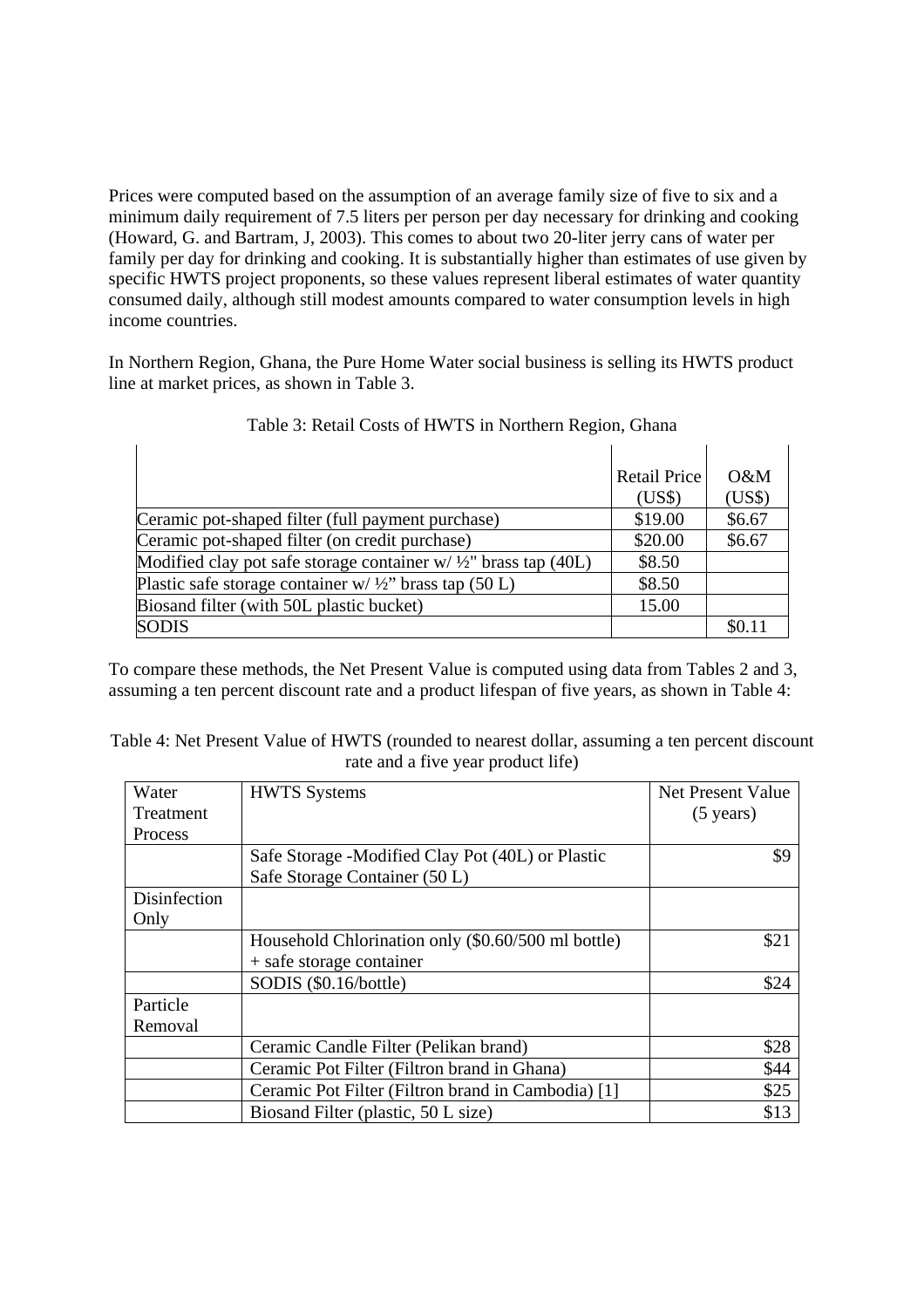|                | Biosand Filter (concrete $-60L$ ) [2]              |       |
|----------------|----------------------------------------------------|-------|
|                | Coagulation / Flocculation Only (\$0.01/10 L) [3]  | \$55  |
| Combined       |                                                    |       |
| <b>Systems</b> |                                                    |       |
|                | $Coagulation/Floculation + Chlorine Disinfection$  | \$277 |
|                | $(\$0.05/10$ liters treated) [4]                   |       |
|                | $Filtration + Disinfection + Aesthetics + Storage$ |       |

[1] Alternate ceramic pot filter NPV price, based on data from Cambodia

[2] Alternate biosand filter NPV price, based on data for concrete biosands from Nepal

Table 4 is also an Excel spreadsheet with the Net Present Value (NPV) formula already built in. This spreadsheet allows users to substitute their own HWTS price estimates and compute and show NPV comparisons. The spreadsheet and several other specific price information sets on HWTS are provided in Appendix 3.

**Place**: Place is a potential critical factor in successfully implementing HWTS. If profit were the driving factor, marketers selling a ceramic water filter in Ghana would sell in the capital city of Accra. However, Pure Home Water entrepreneurs have a social good as their bottom line. Thus, their marketing efforts are focused in Northern Region, where rates of diarrheal disease and guinea worm are high. Northern Region is ten hours from Accra over bumpy roads. Ceramic filters produced in the capital have breakage rates of 20 to 50 percent by the time they arrive. This example clearly shows how place is a critical factor. Similarly, it takes many hours to travel from the capital city of Kathmandu to the Terai region of Nepal. Some local NGOs promote the Biosand filter, which can be constructed locally, using locally available materials. A final example comes from Mombasa and neighboring Kwale District. Pharmacies in Mombasa stock the household chlorination product WaterGuard and experience brisk sales, especially when their customers learn of the product from radio and TV announcements. In neighboring Kwale, most people cannot afford radios, and village kiosks have limited sales of the same WaterGuard product. Thus, place can influence HWTS use on many levels.

**Promotion**: The communication marketing plan includes the integrated use of advertising and public relations, media events and person-to-person marketing, which are all activities that increase product visibility and desirability. A convenient mnemonic for the set of activities comprising the promotion/communication plan is the "6 Ms" model:

- Market to whom is the communication addressed?
- Mission what is the objective of the communication?
- Message what are the specific points to be communicated?
- Media which vehicles will be used to convey the message?
- Money how much will be spent in the effort?
- Measurement how will impact be assessed after the campaign? (Dolan, R. 1997)

Media outlets provide one communication channel. Interpersonal communication is another channel with potential wide applicability for HWTS. Consumers can learn about products through direct marketing, through retail promotions and/or through trade promotions..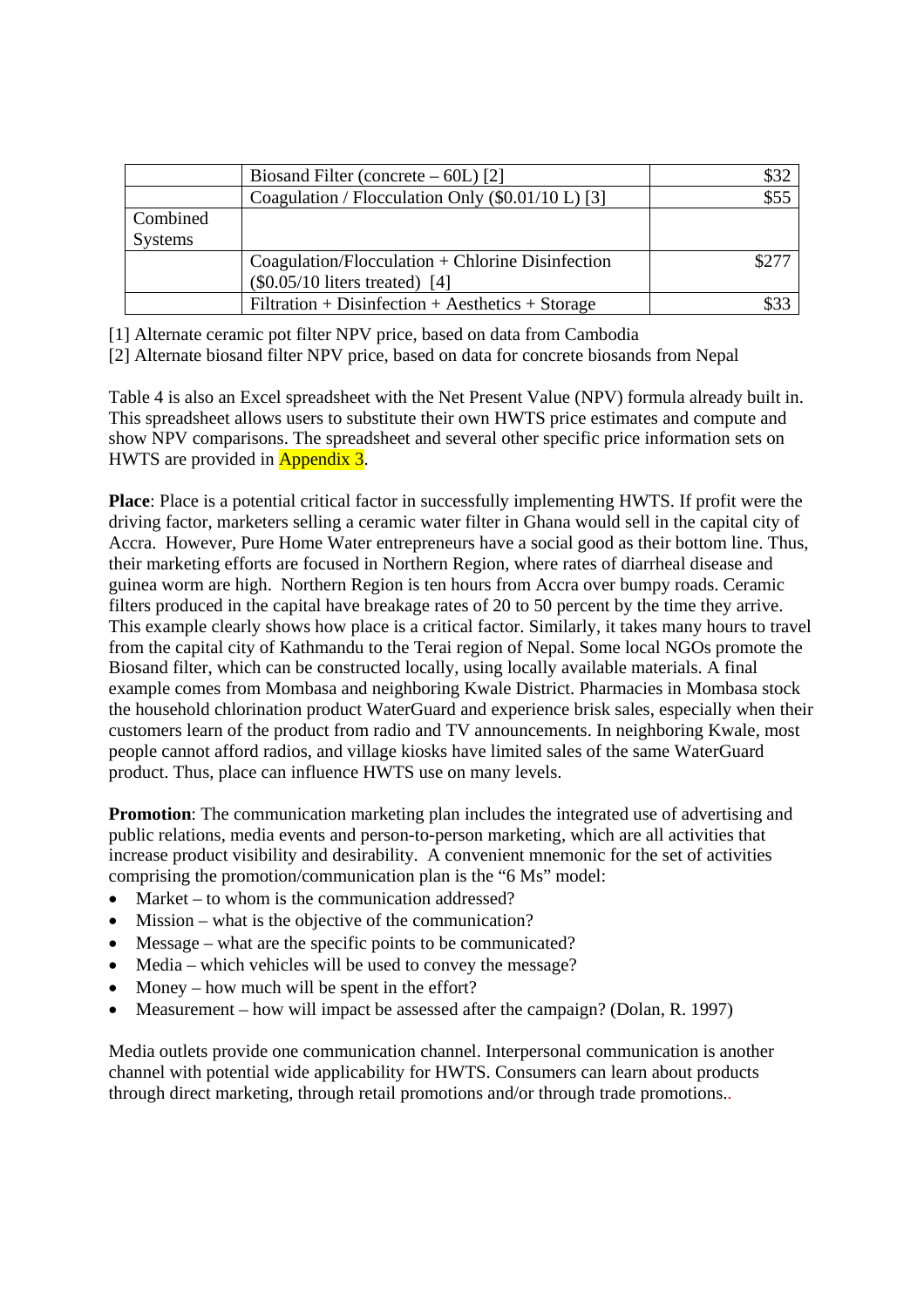# **9. Social Marketing**

**Partnership:** Partnerships are thought to enable wider diffusion than individual organizations working in isolation. We have already mentioned the five-year WHO International Network to Promote Household Drinking Water Treatment and Safe Storage as an 85 member organization, public-private partnership working toward commonly defined goals and objectives, outlined in an overarching strategy. Visit http://www.who.int/household\_water for more information on the Network.

**Policy**: Government policies and regulations can significantly impact HWTS use. For example, a religious NGO in Haiti was implementing a combined system of filtration and chlorine disinfection. When bureaucratic delays and political instability blocked the shipment in customs, the liquid chlorine with a limited shelf life—especially when exposed to sun and high temperatures—became inactive. Thus, government policies can be critical in supporting or undermining product availability, viability and quality.

**Publics**: HWTS implementing organizations have multiple "publics" and must target different audiences to be successful. Internal groups include funders, producers, distributers and program managers. External groups include targeted users and secondary groups such as policy makers. Each group can play a significant role in successful uptake of HWTS.

**Purse strings:** Most organizations implementing HWTS obtain their funding from foundations, government grants or private donations and are answerable to these funders. Funders play a critical role in diffusing HWTS technologies.

# **10. Technical Verification**

A health-based innovation must be efficacious to be promoted effectively. This is done by randomized epidemiological health impact studies and product verification trials both in the lab and in the field.

## **Health Impact Studies**

The reduction in incidence of diarrhea from HWTS interventions is well-documented in earlier works. K.J. Nath et al (2006) reviews many major studies on the health impact of HWTS and summarizes by saying "the evidence shows that provision of safe water alone at the household level can reduce diarrhoeal and other enteric diseases by 6 – 50 percent, even in the absence of improved sanitation and other hygiene measures." Nath et al (2006) go on to say that health impact "varies considerably from one community to another depending on a variety of technology-related as well as site-specific environmental and demographic factors."

## **Product Technical Performance (ETV Process – Sobsey)**

As an innovative cluster of technologies undergoing rapid invention, reinvention and application in a wide variety of geographic and demographic contexts, a large and growing diversity of HWTS products exists. (See fact sheets in Appendix 1) These products are promoted by private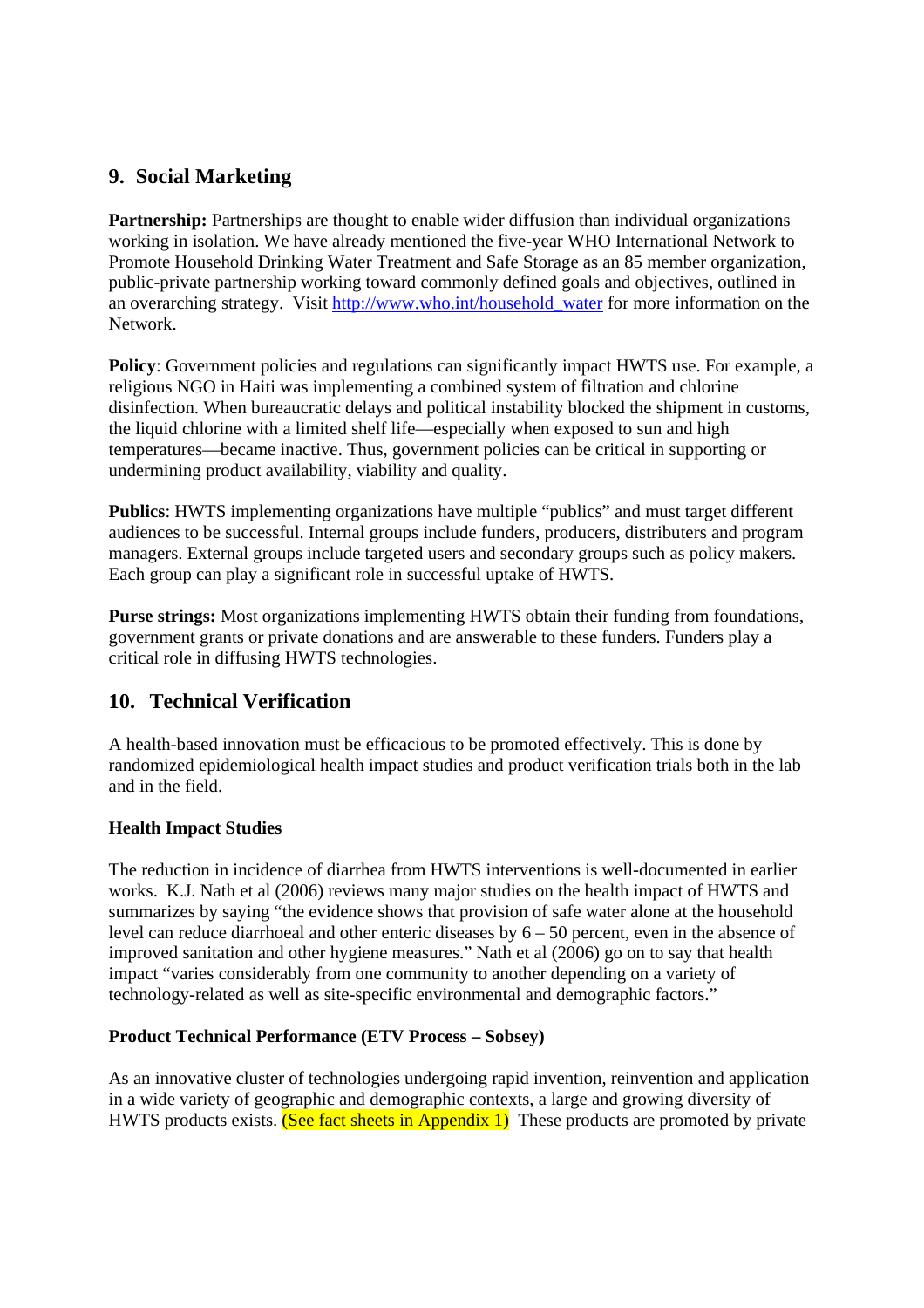individuals, inventors, NGOs, religious organizations, commercial enterprises and governments. The efficacy of some products is well-documented and of other products is unknown and undocumented.

A WHO-directed technology verification process is underway to establish health-based performance targets for HWTS and to prescribe protocols to verify the capacity of these technologies to achieve those health targets. This is part of WHO's rolling revision of the 3rd Edition *Guidelines on Drinking Water Quality*. While this process progresses and is an essential precondition to ethical, quality-assured implementation, detailed discussion of it is beyond this paper's scope. The HWTS technology verification process and protocols can provide more information. See hhwater@who.int.

# **11. Social / Behavioral**

Most people do not embrace an innovation on the basis of scientific studies but rather rely on subjective evaluations conveyed through a social process involving interpersonal communication channels. Several groups of social scientists from Academy for Educational Development (AED), Johns Hopkins Center for Communications Programs (CCP) and the Swiss Technical Institute (ETH –EAWAG) have sought to identify the critical social/behavioral factors that specifically relate to successfully adopting HWTS.

## **The Nepal Consumer Perception Study**

The Nepal *Consumer Perception Study* (HIP, 2006) considered four different HWTS interventions: boiling, SODIS, ceramic candle filter and chlorination. Interviews were also conducted in the Parsa District with biosand filter users (e.g. the *KanchanTM* Arsenic Filter), but this system was not formally included in the study for logistical and security reasons.

The *Consumer Perception Study* identified a set of eight characteristics as the basis for evaluating user's acceptance of the different options:

- Taste
- Smell
- Appearance
- Temperature
- Acceptability to family members
- Effort, convenience and maintenance
- Perceived effectiveness
- Perceived value

The Nepal study did not statistically rank these eight variables, but rather qualitatively ranked the different systems based on mothers' perceptions. After the mothers were trained and given a specific HWTS method to use for one month, they saw a demonstration of all four methods and were asked their opinions as to which method they preferred.

The results showed that householders perceived water that was clear, free of visible turbidity, dirt and sand, and to a lesser extent, free of bugs, insects and absent of an objectionable smell as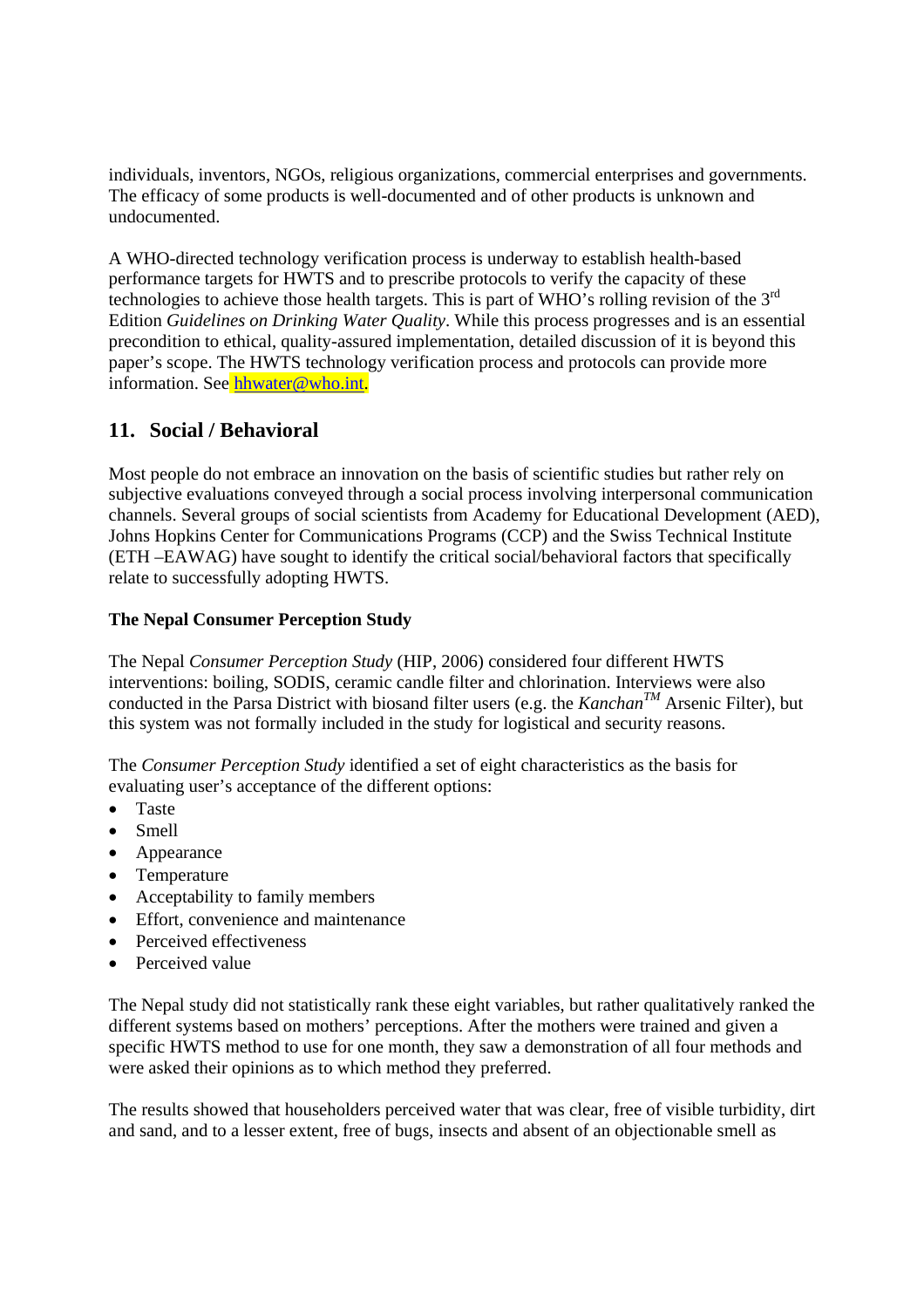"good and fit to drink." All HWTS methods were accepted and carried out correctly and with relative ease. The ceramic filter was the most preferred HWTS method across the range of attributes; respondents especially liked its ease of use. Notably, the ceramic filter was the least effective technically (it did not successfully meet its claim to remove microbial contamination) and was not a preferred method among the mothers in terms of affordability. However, although perceived effectiveness was included, neither actual technical performance nor affordability were among the eight characteristics measured by the survey. Chlorination was the second most preferred method. Mothers accepted chlorination but objected to the smell of the treated water. SODIS and boiling were satisfactory to consumers, however those who tried SODIS sought a method that was not dependent on weather conditions and expressed concern about the unavailability of bottles at study locations. Boiling was the least preferred method because it made water warm and unpleasant to consume, especially during the hot summer months.

## **Johns Hopkins Studies**

Researchers at Johns Hopkins University Center for Communication Programs have also carried out formative research on HWTS and identified psychosocial factors as key to water treatment behavior. In June 2005, experts gathered to identify outcome variables and intermediate variables of HWTS behavior. Appendix 4 provides two tables: Table A presents the result of the discussion regarding behavioral outcomes; and Table B presents some variables that need to be measured and their role in predicting consistent behavior.

Through formative research the Johns Hopkins team has identified and compared attributes of water treatment technologies and assessed their effect on water treatment behavior. Methods compared include boiling, chlorine solutions and PUR. Findings show that mothers valued the following attributes in water: clear, taste, safe, easy to use and natural.

The critical psychosocial factors identified in the Hopkins studies are:

Cognitive

- Knows that water source is not safe for drinking and that safe water prevents diarrhea Agrees that water that looks clear may not be good for drinking
- Agrees that water needs to be treated even when it comes from tap
- Agrees that chlorine-based treatment products are safe
- Agrees that (the technology) is effective in making water safe for drinking
- Agrees that one can make the time to treat water at home
- Agrees that water treatment is a priority
- Thinks that others in the community treat their water consistently

### Emotional

- Confident in treating water herself
- Likes the taste of treated water
- Sense of satisfaction by providing treated water for all members of the household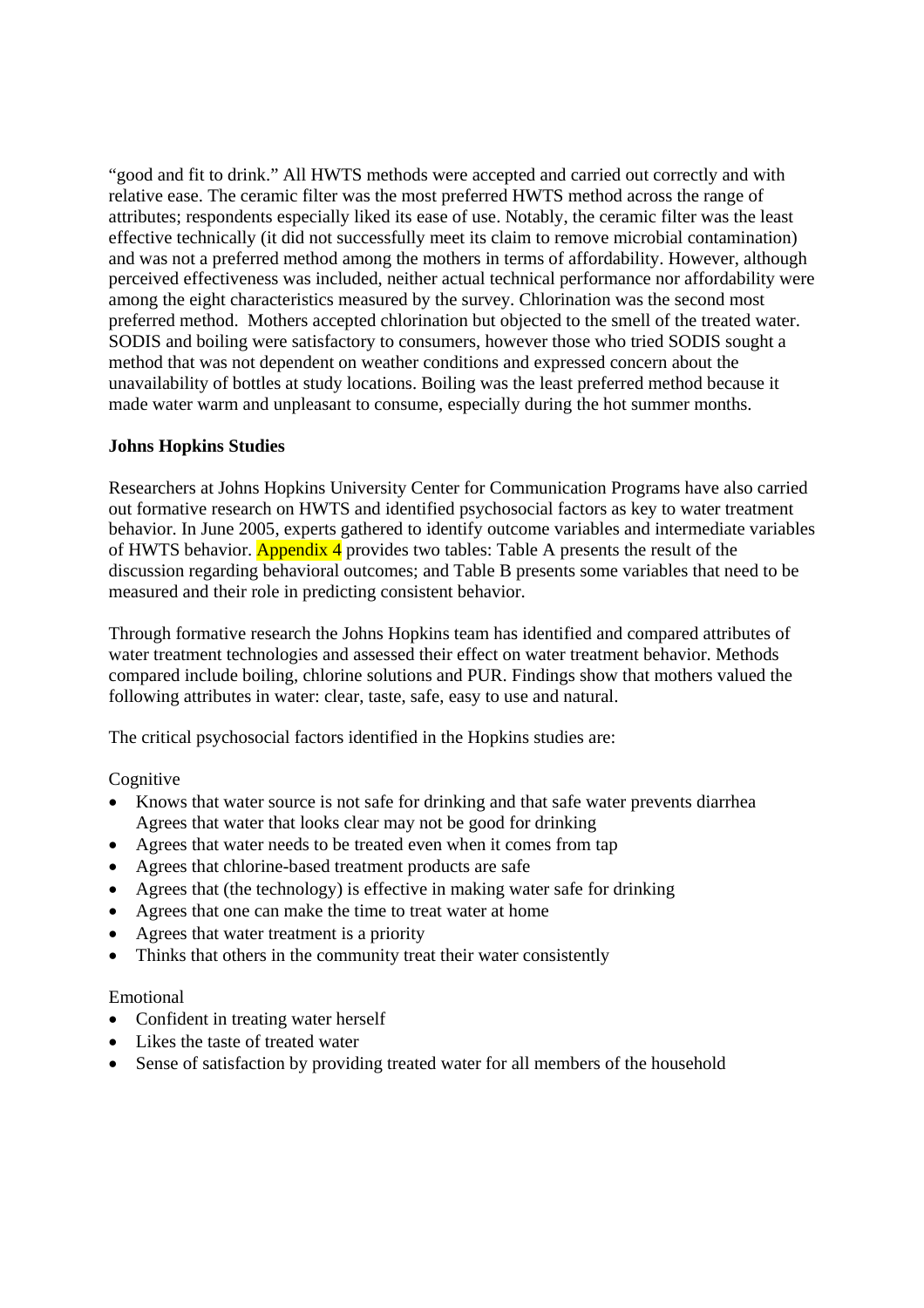Social

- Social influence and support (others have recommended to treat water)
- Advocates water treatment to others in the community

Derived from this and related investigations, including a review of the literature on water treatment (Figueroa and Kincaid 2002), the Johns Hopkins researchers have developed a predictive model, as shown in Figure 7, and tool for measuring these psychosocial variables. Publication is forthcoming (Figueroa, M., E. 2006 -- personal communication).



## A MODEL OF STRATEGIC COMMUNICATION AND BEHAVIOR

Figure 7: A Predictive Model of Communication and Change

## **Swiss Technical Institute Study**

Moser, Heri and Mosler of the Swiss Technical Institute (ETH) investigated *Determinants of the Diffusion of SODIS* on the individual and social factors that influence the adoption of SODIS. The researchers carried out a multiple regression analysis to gain knowledge of what factors were most influential. Their regression shows that these factors are:

- Habits (degree of automatic behavior)
- Total number of people that had seen using SODIS
- Conviction that SODIS is safe to drink
- Vulnerability (self-perceived risk to suffer from diarrhea)
- Conviction that SODIS is the least time-consuming method to treat water

They conclude that habits and social influence are the first and second most important predictive variables respectively (Moser, S. et al, 2005). These studies show a broad cluster of variables associated with the behavioral aspects of HWTS.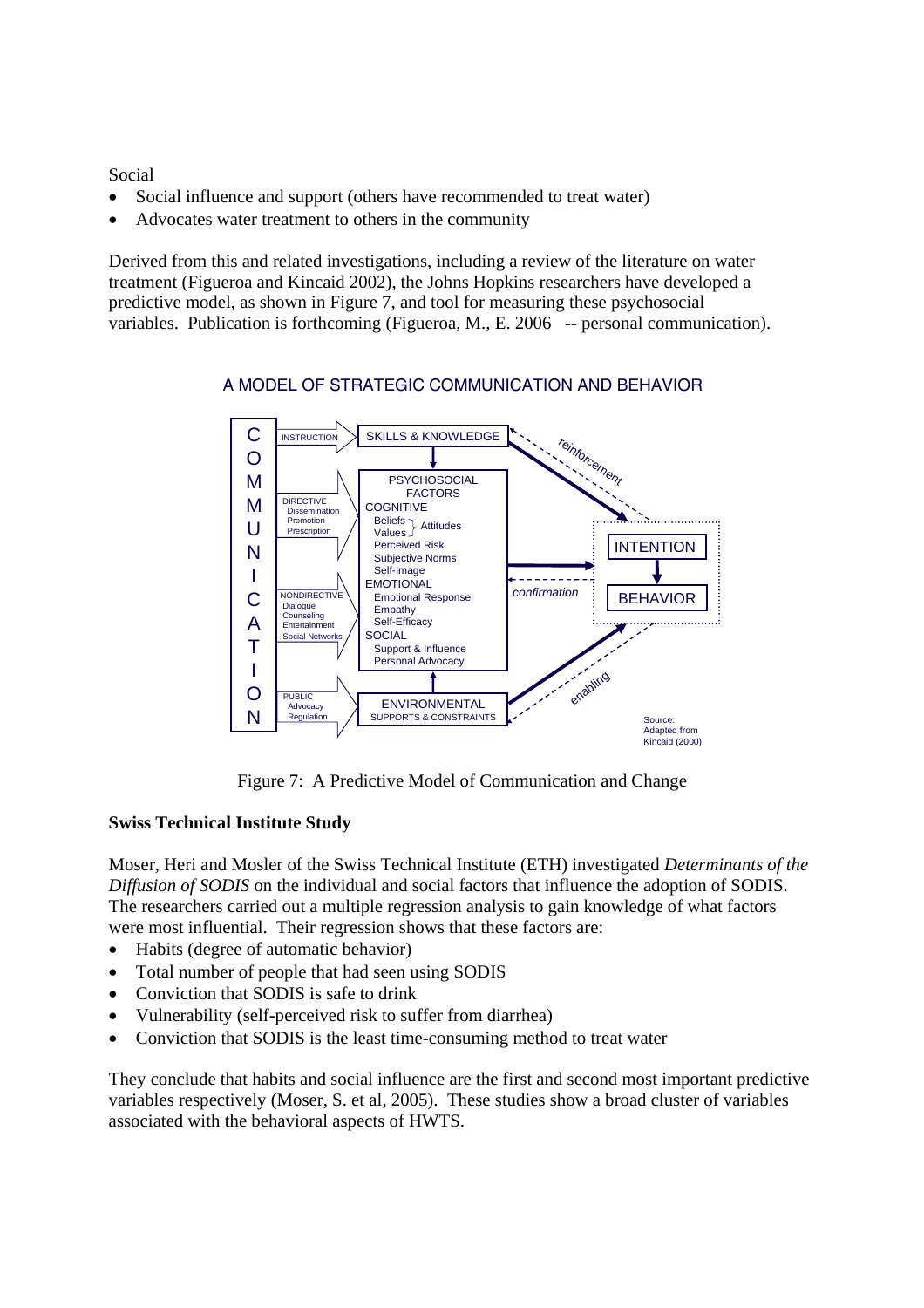# **12. Leadership, Education/Awareness and Social Networks**

The software variables of leadership, education and social networks are widely acknowledged in theory as critical ingredients in successful HWTS program implementation. This often breaks down in practice due to the common error in program initiation to fund and count the hardware side of implementation and to overlook or neglect the software aspect. The critical role of leadership, education and social networks in successful HWTS implementation is well-illustrated in the story "A Tale of Two Districts in Peru" presented in Appendix 5.

# **13. Financial**

While price has already been discussed in the context of the "4 Ps," a cluster of variables beyond price encompasses other financial aspects of HWTS adoption and sustained use, including:

- Willingness to pay
- Availability of credit and microfinance
- Aid, subsidies and incentives

## **Willingness to Pay**

"What can the poor afford?" is the first of two topics of the Academy for Educational Development-hosted e-conference on Household Drinking Water Treatment and Safe Storage. Willingness to pay can be gauged by various means. Contingent valuation or willingness to pay surveys are methods that attempt to elicit individual preferences for a product or service. A handful of formal or informal investigations into what the poor can afford to pay for various HWTS products have been conducted. The story "Unwillingness to Pay for Household Drinking Water Treatment and Safe Storage" (Appendix 7) gives an informal glimpse into some of these issues.

### **Availability of Credit and Microfinance**

The cost of many HWTS, while low cost from a global north perspective, is still a major investment for someone earning \$1 – \$2/day. For the poor, a critical factor in the affordability of a HWTS system may be the availability of credit or microfinance. Experience in several countries has shown that the availability of credit and microfinance stimulates the market for HWTS. Nonetheless, if poor people are already paying for water, sometimes at a price much higher than those receiving piped supplies, a HWTS system will not likely be their first need.

One surprising finding of a recent study in Nepal was that although it had been presumed that microfinance institutions (MFIs) preferred NOT to lend for non-income-generating activities such as HWTS products, after interviews with several MFI and microfinance NGOs, it was discovered that the lack of money to lend was the main barrier (Frey, S. et al, 2006).

### **Aid, Subsidies and Incentives**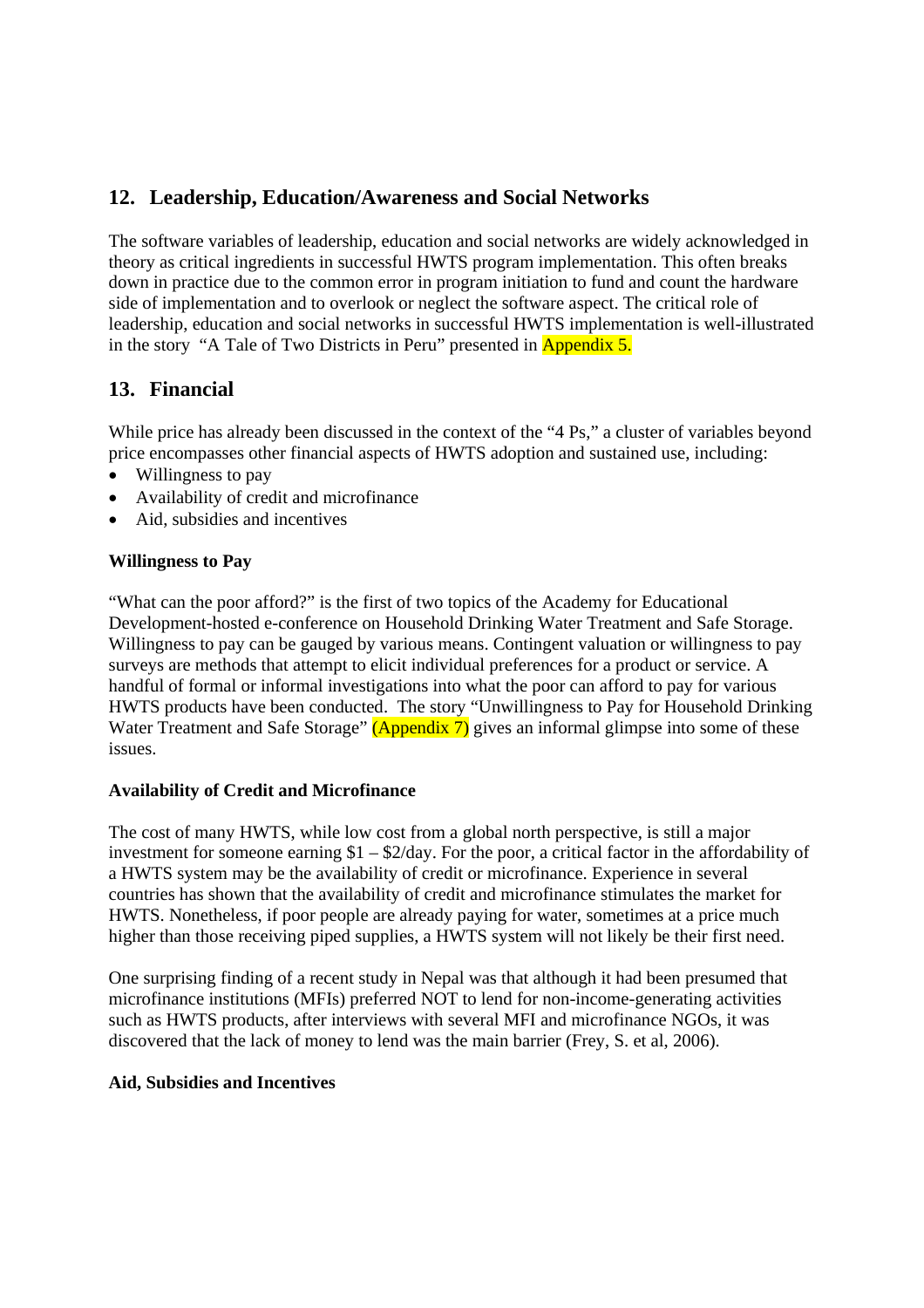The three broad financing approaches to HWTS are: (1) charitable gifts (partly or wholly subsidized), (2) cost-recovery (breakeven) and (3) commercial (for profit) enterprises.

Most HWTS implemented through NGOs are, with some notable exceptions, operating according to charitable or cost-recovery models, not as for profit enterprises. The role of subsidies for social technology uptake is often hotly debated. Some say subsidies are necessary because people cannot afford to pay the full cost for a HWTS product. Others say subsidies distort the market and prevent successful commercialization of the product.

### *Arguments FOR Subsidies:*

- People cannot wait to get safe water. They must have a HWTS now. Without a subsidy, they simply cannot afford the product.
- Subsidies will allow HWTS to penetrate into villages. Over some time, demand will be created.
- The difference between the willingness to pay, and the full cost is not so huge. A small subsidy can solve this problem. Why waste time and money setting up other approaches? Just give the subsidy.
- Even if an NGO breaks even on HWTS sales, it still cannot recover full costs of NGO staff time, travel, overhead, etc. Full-cost recovery is a myth.

*Arguments AGAINST Subsidies:* 

- If people in village A know that the people in village B are receiving subsidies, then people in village A will wait for their turn to get a subsidy. They may wait for years and not be willing to buy the HWTS. People may become too passive.
- A subsidy will distort the true supply and demand balance. People may buy a HWTS because it is cheap, not because it is the best for them.
- Donors, instead of users, become the social entrepreneurs' clients.
- Subsidies are not sustainable in the long term (adapted from: Ngai, T., 2005).

Although little research exists on subsidies as related to HWTS, many case studies have examined subsidies in related fields. A good example is the dissemination of improved cook stoves in rural India, estimated to be nearly 30 million, at a rate of 2 million per year – through both government-controlled, subsidy-driven programs and demand-driven, entrepreneur-based profitable enterprises. (Shastri, C.M et al, 2002; Bhogle, S., 2003).

While subsidies for HWTS are widely in use, incentives are, thus far, infrequently applied. Incentives are rewards—cash or other inducements, such as free give-aways—to motivate actions, in this case, the purchase of HWTS. A voucher system is a way an incentive could be applied to HWTS.

# **14. Installation, Operation and Maintenance**

Whether disseminated as charity, distributed during emergency relief, sold as a subsidized government or NGO product, or purchased commercially, the single most critical factor in adopting and sustaining use of any given HWTS product may be its successful installation, operation and maintenance (O&M). If users do not receive proper installation and O&M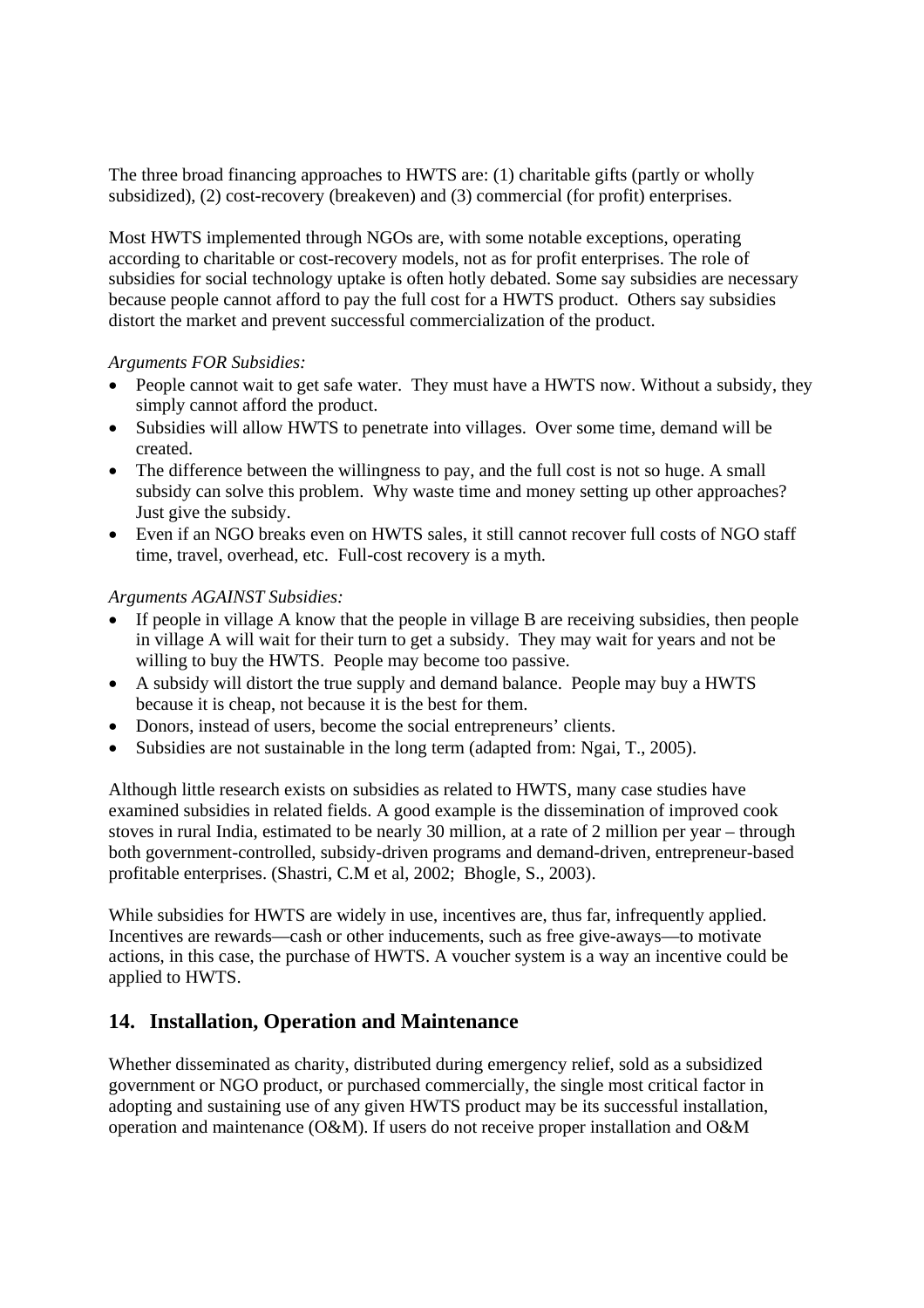instruction at start-up, and if personal instruction or technical support is not available when a problem arises, users will express their dissatisfaction and stop using the system.

Simple installation, operation and maintenance brochures, flyers, posters and stickers often accompany HWTS promotion, distribution and sales. Different HWTS products reflect different degrees of technical expertise in terms of their installation and O&M instructional information. Several typical examples of instructional materials are given in **Appendix 8**.

### **Installation**

Some HWTS systems reduce costs to consumers by enabling the user to assemble and/or install the product themselves, often following some training workshop. Minimal instructional materials may need to accompany the product.

## **Operation**

Operational instructions for a HWTS product should:

- Be expressed in a standardized format
- Be written in the local language
- Include pictorial and textual schemes
- Indicate methods that are safe for all users at all skills levels

The product should:

- Be easy to operate
- Operate and perform its function regardless of water volume fluctuations, weather conditions, reasonable changes in pH and temperature range
- Not make the water toxic or unpalatable
- Ensure any chemical concentrations are minor
- Provide residual protection against possible recontamination or some other measure of disinfection efficacy
- Be adaptable to local conditions and variations

### **Maintenance**

Maintenance is the first step towards long-term sustainability and use. The activity of maintenance itself should be safe, easy to perform and not excessively strenuous or tedious. Maintenance should be able to be performed by young and old alike, if given the proper instruction.

Maintenance instructions should be:

- Be expressed in a standardized format
- Be written in the local language
- Include pictorial and textual schemes
- Communicate clearly the duration between cleanings, which should be a conservative and precise
- Include extra items needed to perform maintenance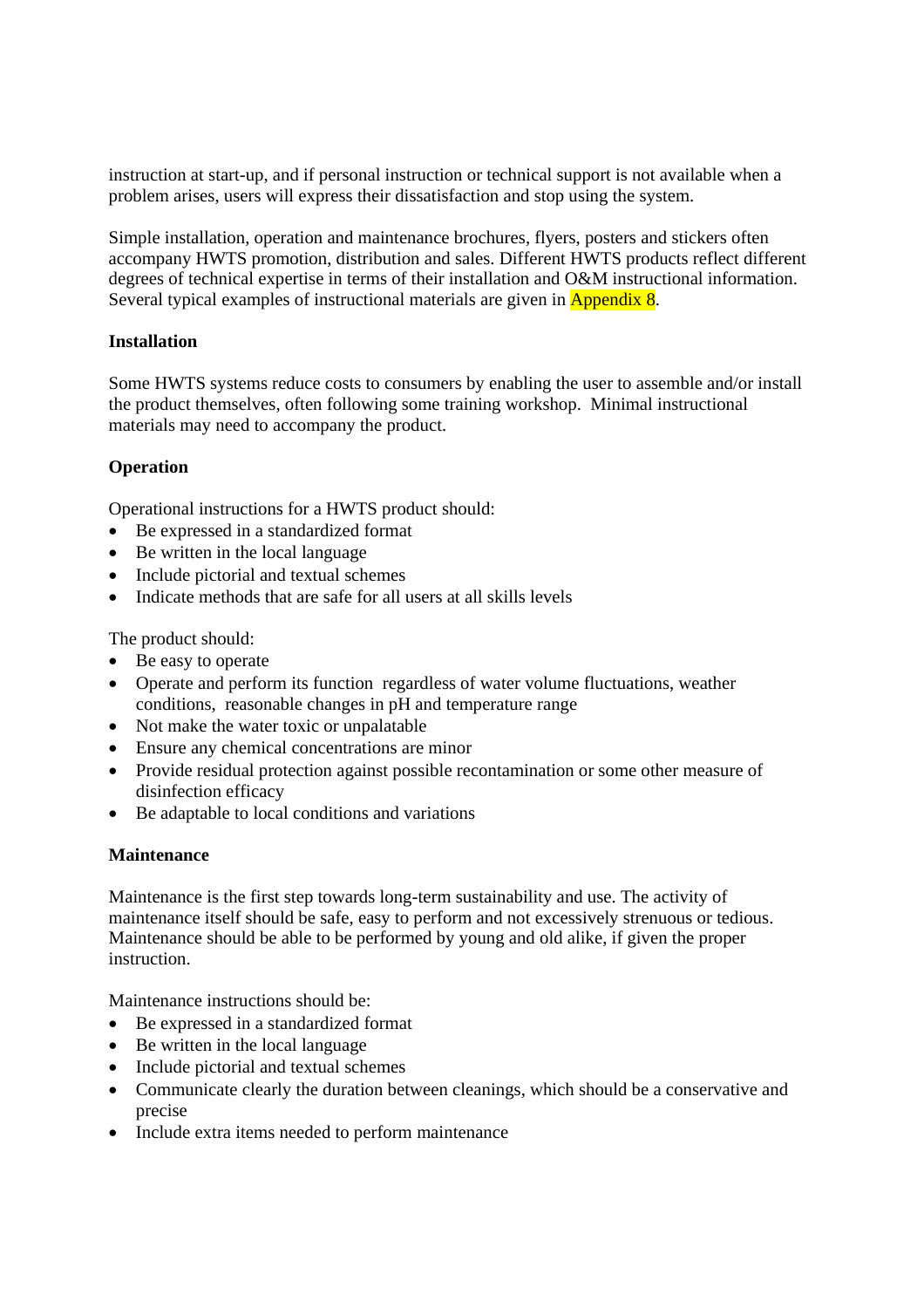- Specify typical life of product and its parts, any parts needing replacement should be specified and obvious to the user
- Indicate location of spare parts distributors
- Indicate clearly how to dispose of waste materials

These comments sketch out key points. The National Sanitation Foundation International Standard /American National Standard Institute (NSF/ANSI) has a standard NSF/ANSI #53 for Drinking Water Treatment Units on Health Effects (2004). The NSF/ANSI #53 Chapter 8 on "Instruction and Information" provides a bench-mark for the provision of instructions on installation, operation and maintenance. An excerpt is provided in Appendix 9. The HWTS implementation community would benefit from a dialogue on this topic.

# **15. Manufacturing - Quality Control**

Quality control in the manufacturing process is a key element in assuring consumer confidence that their HWTS system is providing them with safe water.

The Swiss Katadyn Ceramic Candle Filter is one of the original commercial HWTS products, the patent for which dates back to the 1940s. Katadyn's "Ceradyn" and "Gravidyn" products are targeted for the outdoor recreational and the emergency relief market. With Katadyn's reputation and cultural association with Swiss precision and excellence, the water purification candle filter products have established themselves as leaders in their class. Their two-vessel plastic containment system, into which the candles are mounted into the upper vessel, disassembles to fit neatly one into the other, with the lid on top. This allows for shipment as a closed unit, while enabling contents, such as grains or other foods or medicines to be enclosed and safely stored, avoiding the expense of shipping dead space, for example, during transport in emergency air shipments.

The Hong Phuc Company Ltd. of Vietnam has made an exact replica of the containment system. Comparing the two reveals no visible differences. But when used, the Hong Phuc candles are not of the same high quality as the Swiss Katadyne.

|                           | Capital Cost $(\$)$ | $O\&M$ Cost $(\$)$ |
|---------------------------|---------------------|--------------------|
| Katadyn (sold in Bolivia) |                     | \$8 for 2 candles  |
| Katadyn (sold in the USA) | \$150               | \$50 each          |
| Hong Phuc                 | \$5                 |                    |

Table 5: Comparison of Katadyn and Hong Phuc Ceramic Candle Filter Systems

A quality product is not necessarily a high-cost product. One of the better candle filters tested by Franz (2005) in Kenya was one of the least costly products.

# **Section III – Challenges and Future Directions**

# **16. Gaps and Challenges to Scale Up**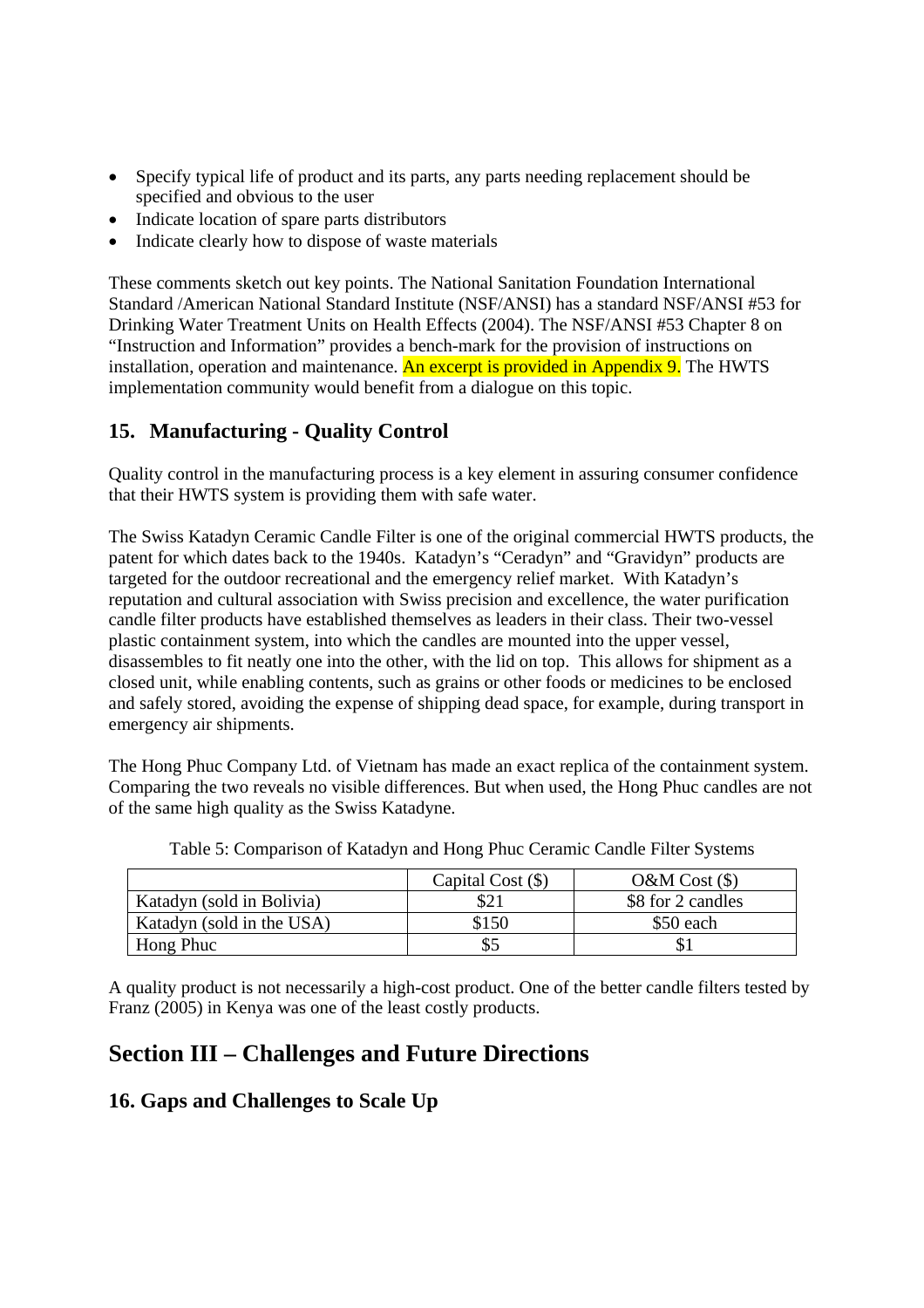## **"Mixed Messages" – Improved Water Supply vs. HWTS**

Topic 2 of the HIP-hosted E-Conference asks "How do programs promote HWTS and ensure that government continues to supply improved drinking water sources. This topic raises the question of whether access to improved water supply and HWTS are compatible interventions. For years, experts have advocated using improved water supplies. That message has been heard and comprehended. Moreover, the MDG Goal 7 Target 10 is based on improved water supplies. We risk confusing the very people we seek to serve with what appears to be mixed messages on what constitutes safe water.

One response to the mixed message challenge is to understand that a single barrier cannot protect the public from microbiologically contaminated drinking water. Multiple barriers are needed. And everyone, even those without access to an improved water supply (i.e. a household piped connection, public standpipe, borehole, protected dug well, protected spring or rainwater collection) deserves multiple barrier solutions. Thus, the debate should not be: improved water supply vs. HWTS, but rather, both options should be available because HWTS offers another necessary protective barrier.

### **O&M Challenge**

All treatment requires O&M ,and the problems with O&M are well-known. Pickford (1977), in comments pre-dating widespread HWTS options, writing in the context of community water treatment systems, argues that:

Whenever water is provided for low-income people in developing countries, there should be the minimum possible treatment, and the best supply is one that needs no treatment at all. The trouble with treatment is that it needs looking after. If the treatment process, however simple it may be, does not receive adequate attention, it will not function properly. Inadequate attention may, in fact, lead to a positive danger to public health… It is therefore important that all possible sources of water should be considered. A distant reliable source involving a long pipeline but needing no treatment may well be cheaper in the long run than a nearby source whose waters require a great deal of treatment to make them suitable.

These comments also pertain to and serve as a challenge to those seeking to promote HWTS. Have all safe source options been pursued? Will the HWTS function properly? What community-based supports and safe-guards are in place to regularly instruct, support and monitor correct use? Could HWTS, malfunctioning or misused, even be a danger to public health?

### **Cost-Effectiveness of HWTS and Effects of Subsidies**

Documentation is lacking on the cost-effectiveness of HWTS and on how well HWTS work in an unsubsidized environment. For example, in an evaluation of the household chlorination program using Chlorin in Zambia, price was given as the most frequently cited reason for discontinuance (USAID 2004). Data are needed both from the consumer perspective (Are these products affordable to the poor? to the middle class in developing countries?) and from the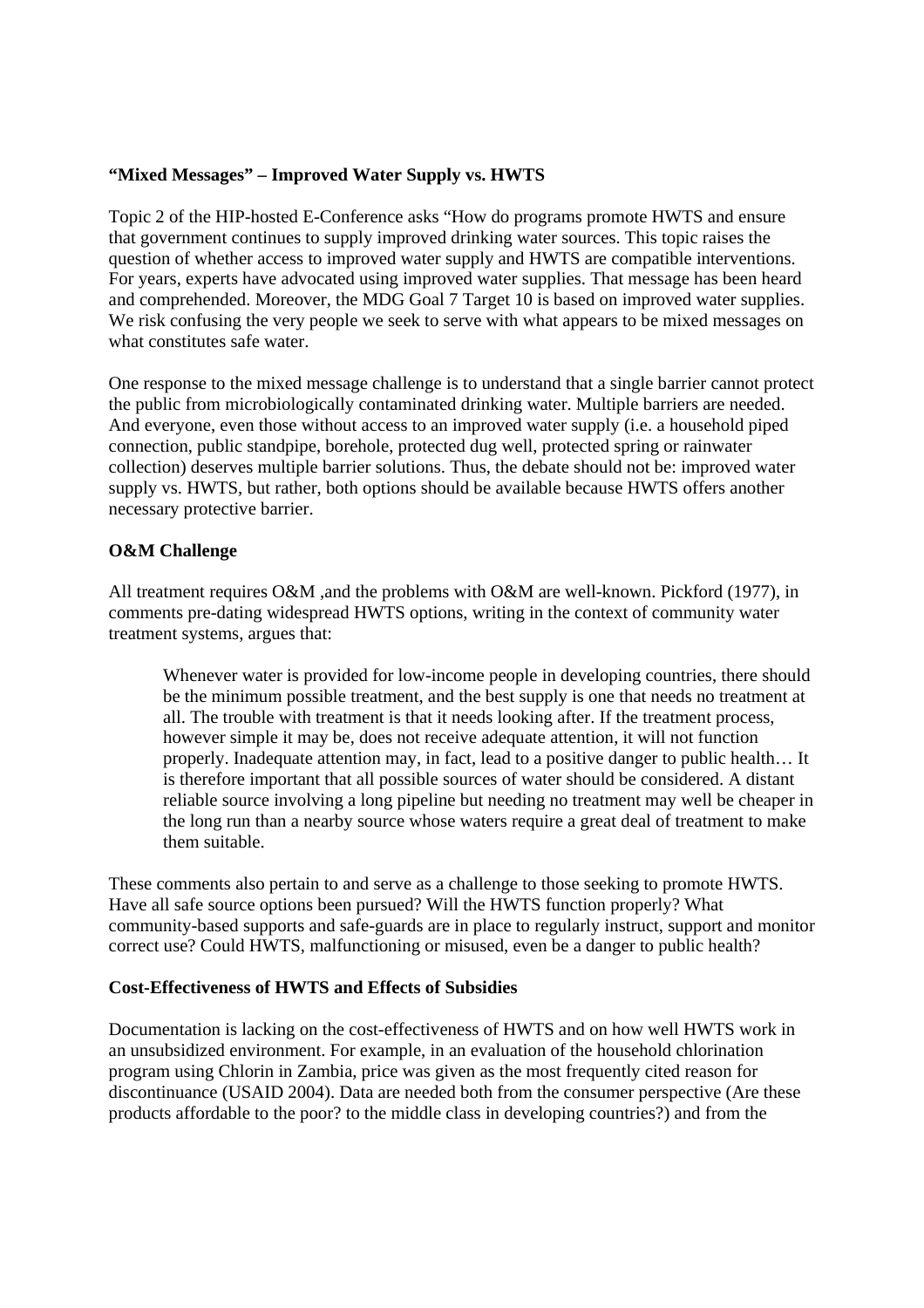programmatic perspective (Can higher priced sales to the middle class offset lower priced sales to the poor?). If HWTS are not cost-effective, cost-recovery and financial sustainability are major challenges. Moreover, we know that several programs disseminate HWTS as direct donations or at highly subsidized prices. The effect of subsidies and the concomitant market distortions are a barrier to commercial operations. This subject has not been adequately studied or documented.

## **Lack of Information on Combined Systems Implementation and Integration of HWTS into Other Programs**

Several major HWTS currently implemented, for example, many ceramic filters, the biosand filter and cloth filters, do not completely protect against microbial contamination. For safe drinking water, these systems should be used in combination with a disinfection technology, such as chlorination, solar or UV disinfection. However, combined systems add an additional layer of complication for the user. And, with some exceptions (e.g. PUR, Gift of Water Program) good documentation is lacking on programmatic experience with successful combined systems implementation and scale-up.

Similarly, information is lacking on experiences that integrate HWTS with other water, sanitation, hygiene, health and non-health programs. While research has shown the efficacy of HWTS interventions, whether synergies are created with combined interventions is not yet well understood.

### **Monitoring and Evaluation**

#### Water Quality Monitoring Tools – Need for Simple, Low-Cost Methods

Consumer confidence that a product is delivering the expected quality is critical to building acceptance in a new innovation. Consumers must trust that the product performs as advertised and that the water it delivers is not only tasty but safe. Typically, assurance is guaranteed in two ways: by technology verification prior to dissemination and by subsequent monitoring. In the case of HWTS, many low-end and NGO/socially marketed products have been introduced without being properly verified technically. As described in Section 6, products are already in markets and homes in at least 53 countries. Thus, ensuring water quality can be tested inexpensively at home—a second line of defense.

Some simple, low-cost microbial water quality test methods are already available for use in the community or home. Some products, such as household chlorination, lend themselves well to very simple testing. Considerable literature on HWTS field testing methods is available.<sup>8</sup> Simple, low-cost water quality treatment methods are the focus of a recent EU-funded "Preparatory Study."9

<sup>&</sup>lt;sup>8</sup> See, for example: http://web.mit.edu/watsan ->documents ->student theses, Chian Siong Low (Nepal 2002), Amber Franz (Kenya 2005), and Claire Mattelet (Ghana 2006).

<sup>&</sup>lt;sup>9</sup> For more information contact Dr. Stephen Gundry, Stephen.Gundry@bristol.ac.uk.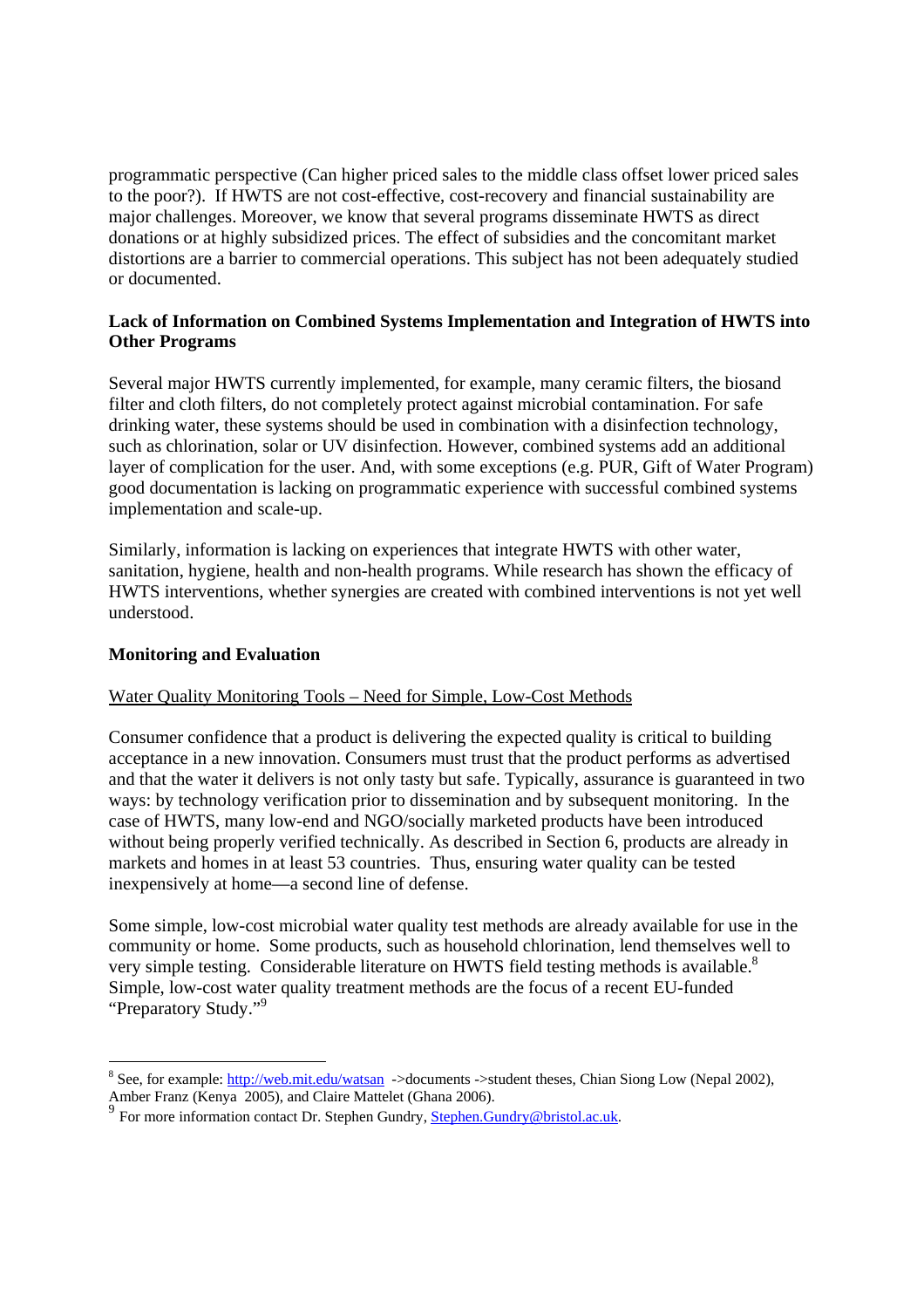## Programmatic Monitoring and Evaluation Tools

Daily or short-term behavior-related variables have been described in Section 11 and presented in  $\Delta$ ppendix 4) In addition to these short-term behavioral variables, we also need agreement on common metrics for long-term program monitoring and evaluation. Several different sets of long-term monitoring and evaluation variables have been suggested:

Small and medium-sized government or NGO programs might consider monitoring long-term HWTS sustained use levels after the model of Kenya Water and Health Organization (KWAHO) in their SODIS program in Kibera, Nigeria. A clear indication of sustained use, referred to by KWAHO as acceptance level, is shown in Table 6:

| Table 6: Acceptance Level (Variables Used by KWAHO in SODIS Program in Kibera, Kenya) |  |  |
|---------------------------------------------------------------------------------------|--|--|
|                                                                                       |  |  |

| Item                                                      | Number or      | Percent |
|-----------------------------------------------------------|----------------|---------|
|                                                           | Ratio          | (% )    |
| Total target households                                   | 20,000         |         |
| Number of households reached (or trained) / total target  | 9,000/20,000   | 45%     |
| households                                                |                |         |
| Regular users / number households reached (or trained)    | 8,000/9,000    | 88%     |
| Irregular users / number households reached (or trained)  | 110/9,000      | 3%      |
| Non-users / number of households reached (or trained)     | 780 / 9,000    | 9%      |
| Overall acceptance $level = regular users / total target$ | 8,000 / 20,000 | 40%     |
| households                                                |                |         |
| Acceptance level / total number of households reached (or | 8,000 / 9,000  | 89%     |
| trained)                                                  |                |         |

Standardized definitions of regular user, irregular user, non-user and time component would help sharpen this approach. Also needed is a variable for long-term use, which we suggest calling rate of sustained use.

Rate of Adoption (ROA)

 $=$  # of households using HWTS system after 1 month # households reached (or trained)

• Rate of Sustained Use (ROSU)

 $=$  # of households using HWTS system after 1 year # of households reached (or trained)

(Adapted from "Long Survey" applied in Kenya by Baffrey,R. and Murcott,S. June, 2005)

Rate of Adoption and Sustained Use: The WHO Survey described in Section 6 considered, but ultimately did not include, a variable on rate of adoption and rate of sustained use. One data collection complication for these variables is that certain products, such as household chlorine and PUR, are recurrent purchase products, where other systems, such as a ceramic filters or Biosand filters are one-time purchases. For example: The SWS may have sold 1.6 million units of its household chlorine product WaterGuard per ten million population in Zambia, whereas a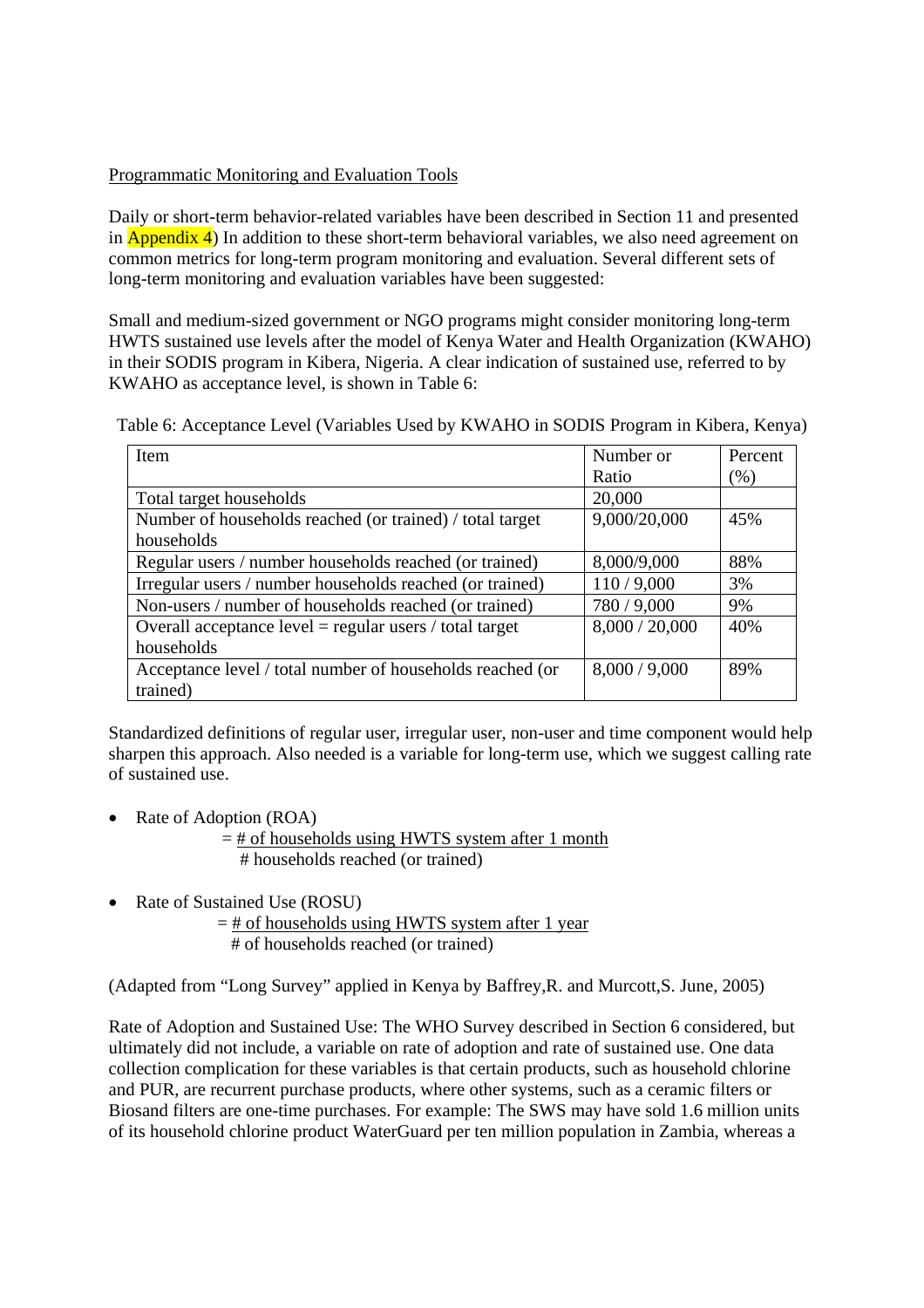local ceramic filter may have only sold 10,000 ceramic filter systems and an additional 100,000 replacement candles per 31 million population in Kenya. Despite the different numbers, the two different sales rates may have reached the same number of people.

These variables may work for NGO programs where "reached" or "trained" means that the HWTS product has been communicated through interpersonal channels. However, if the HWTS product is communicated through mass media and commercial enterprises, a market-based measure of success may be needed.

## *Market Penetration10*

-

Commercial HWTS implementation will likely not invest the time or labor in a long-term follow-up such as undertaken by KWAHO to show success. For commercial enterprises, market penetration is a better, cheaper and clearly understandable measure of success.

- Market penetration (for one-time purchase HWTS units)
	- = total number of units of product sold total population of the given country
- Market penetration (for recurrent purchase HWTS products)
	- $=$  (total # units sold) / (total # units for 1 year's safe water) total population in the given country

Example: Assume 1.8 million bottles of chlorine are sold in Zambia in one year. It takes 12 bottles per year to provide safe water for one household (based on volume of bottle, concentration, etc). Population of Zambia  $= 10$  million, therefore:

Market penetration =  $1.8 \text{ M} / 12 = 0.015$ 10 M

Thus, chlorine is reaching about 150,000 people.

### **Sharing Best Practices of Interventions at Scale**

Currently, the information gap in terms of best practices of HWTS interventions at scale is big. This is true for NGO and agency programs and commercial activities. For example, the NGOs and agencies implementing HWTS have not yet met, individually or collectively with industry experts in point of use water treatment, particularly those from China, India and other developing countries where large capacity and HWTS markets are emerging.

 $10$  This section is based on email exchanges between Rob Quick (CDC) and Susan Murcott (MIT) – March 2005.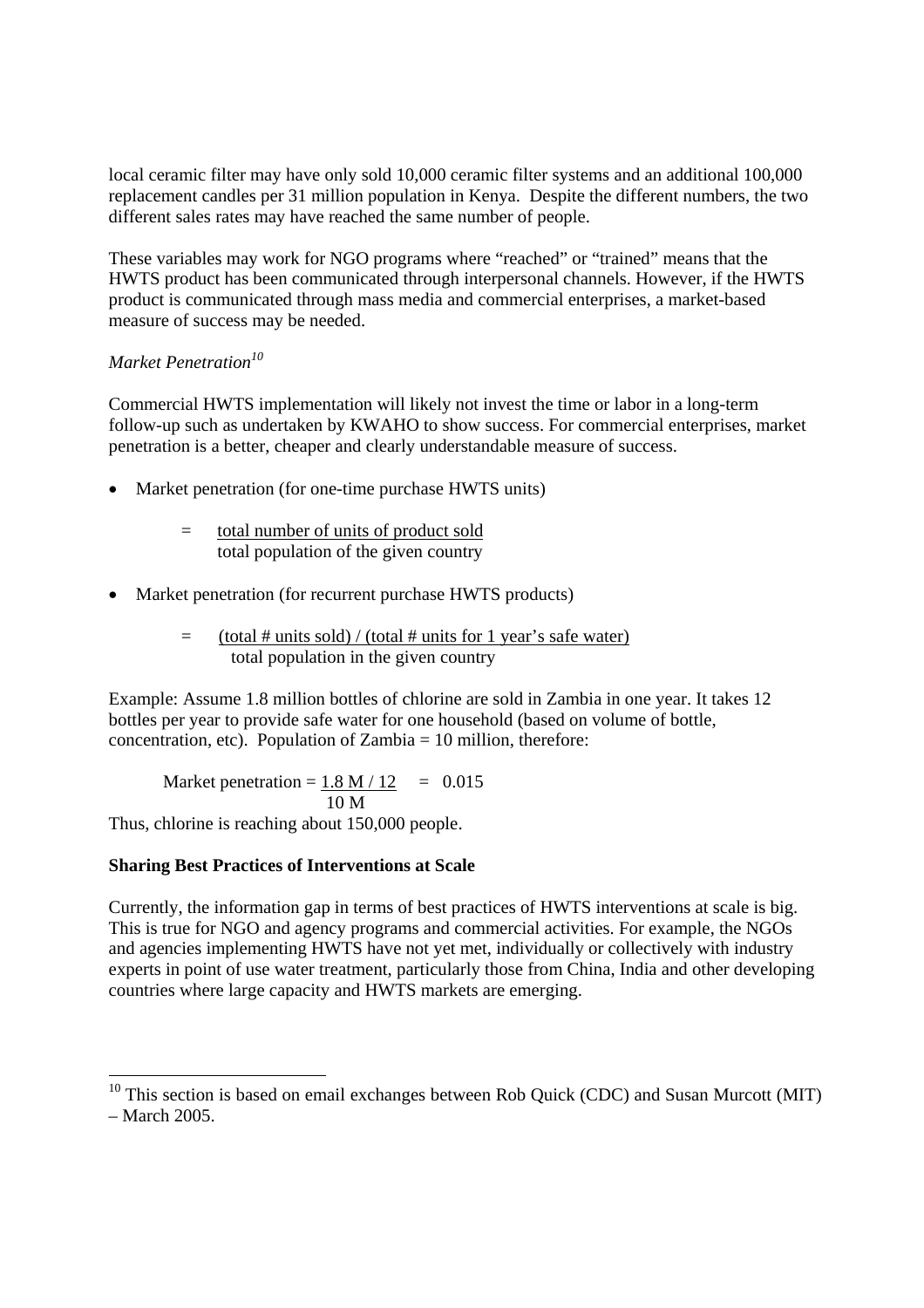# **17. Summary and Recommendations**

The strategic goals of the WHO International Network to Promote Household Drinking Water Treatment and Safe Storage put forward in 2003 are appropriate recommendations to those implementing HWTS in 2006. A sixth recommendation has been added to the five original goals to make information on tools and best practices widely available through the Internet. It is likely that the USAID/HIP hosted e-conference on HWTS will generate more recommendations.

1. Include HWTS in the portfolio of water, sanitation and hygiene and other health programs and incorporate sanitation and hygiene promotion into HWTS projects.

2. Implement HWTS programs in several countries.

3. Document and publish the results of HWTS programs at scale that have been evaluated using consistent and accepted program effectiveness criteria, specifically to agree on common metrics on daily use behavioural variables and on long-term adoption and sustained use variables.

4. Use local human resources, materials and facilities to implement projects and to build local capacity.

5. Develop strategies and practices for effective commercial and social marketing that assure customer satisfaction.

6. Make available a range of tools for program implementers, including tools for:

- Selecting HWTS systems
- Formative research
- Global HWTS mapping and monitoring
- Marketing and promotion
- Supporting local scale-up microfinance, subsidies, incentives
- Developing common metrics to compare adoption and sustained use
- Documenting best practices

# **18. References**

Allgood, G. 2005. *New Business Models for Safe Drinking Wate*r. Presentation given at Center for Strategic and International Studies. Washington D.C. March 9, 2005.

Baffrey, R. 2005. Development of Program Implementation, Evaluation and Selection Tools for Household Water Treatment and Safe Storage Systems in Developing Countries. Master of Engineering Thesis. Civil and Environmental Engineering Department. Massachusetts Institute of Technology. Cambridge, Ma. June 2005.

http://web.mit.edu/watsan/std\_thesis\_kenya.htm (Accessed May 9, 2006)

Bhogle, S. "Rural Woman as Agents of Improved Woodstove Dissemination: A Case Study in Huluvangala Village, Karnataka, India." *Energy for Sustainable Development*. Vol VII. No. 3. September 2003.

Cerilles, J., Lieu, C., and Obizhaeva, A. *H2O-1B ! Bringing Safe Water to the World.*  Unpublished term report for Global Entrepreneurship Lab, Sloan Business School.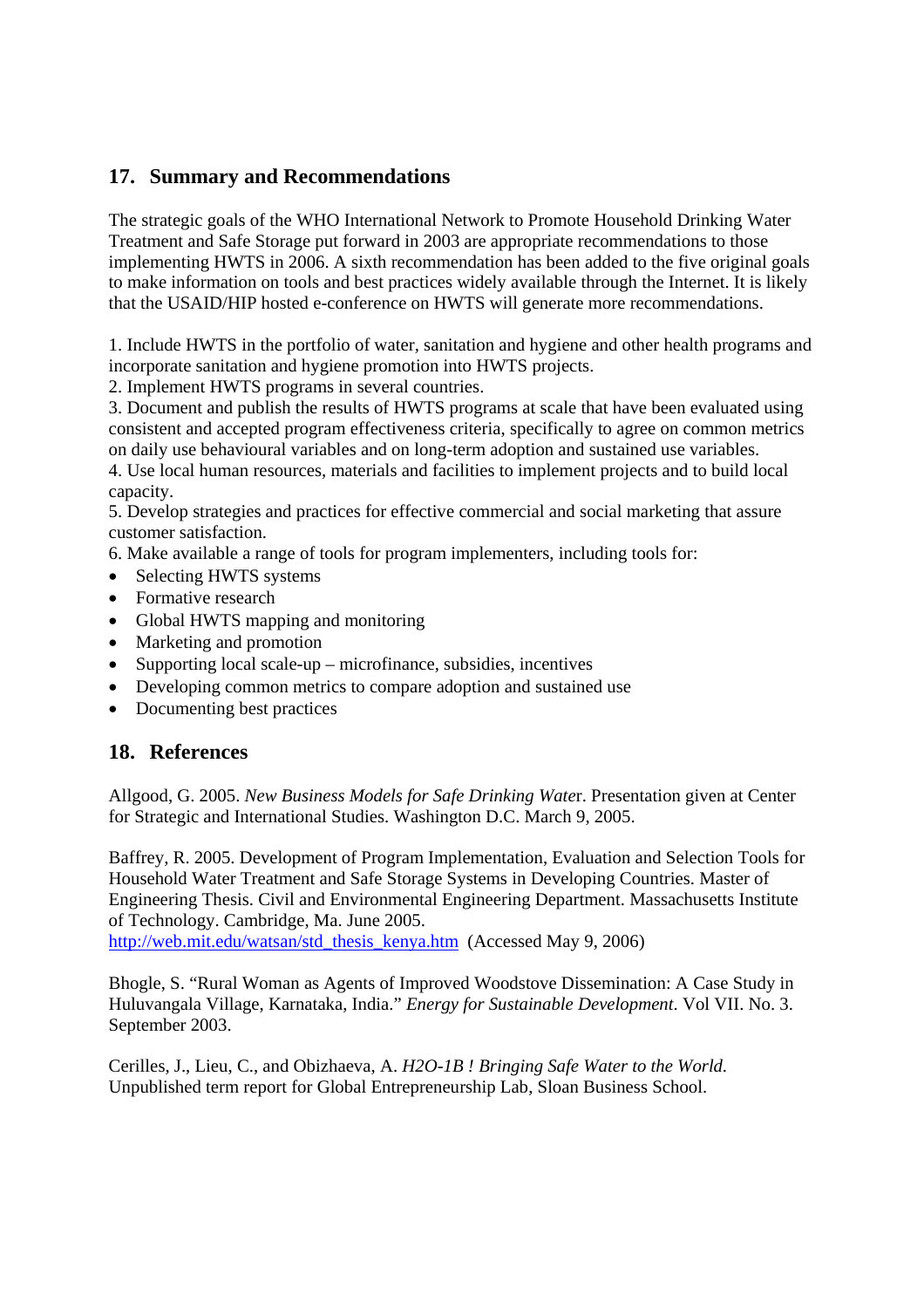Dolan, R. 1997. *Note on Marketing Strategy: Prepared as Basis for Class Discussion.* Harvard Business School. 9-598-061. Rev. November. 1, 2000.

Figueroa, M.E. and Kincaid, D.L. (2002). Point-of Use Water Treatment in Developing Countries: A Literature Review. Procter and Gamble and Johns Hopkins University, Center for Communication Programs, Technical Report, Baltimore, MD.

Figueroa, Maria Elena. 2006. Personal Communication.

Franz, Amber. 2005. *Performance Study of Ceramic Candle Filters in Kenya, including Rests for Coliphage Removal.* Master of Engineering Thesis. Civil and Environmental Engineering Department. Massachusetts Institute of Technology. Cambridge, Ma. June 2005 http://web.mit.edu/watsan/std\_thesis\_kenya.htm (Accessed May 9, 2006)

Frey, S., Kang, C., Lucchino, D. and Ueno, D. 2006. Kanchan<sup>TM</sup> Arsenic Filter (KAF) Implementation and Enhancement. GLab Final Report. January 2006.

Howard, G. and Bartram, J, 2003. *Domestic Water Quantity Level, Service and Health* WHO. Geneva. http://whqlibdoc.who.int/hq/2003/WHO\_SDE\_WSH\_03.02.pdf (Accessed May 7, 2006)

Lantagne, D., Quick, R., and Mintz, E. *Household Water Treatment and Safe Storage Options in Developing Countries: A Review of Current Implementation Practices*. Wilson Quarterly, Woodrow Wilson International Center for Scholars Environmental Change and Security Program. 2006.

Lukacs, Heather. 2003. From Appropriate to Sustainable: Can We Identify Trains that Promote a Technology's Diffusion? CAWST Seminar, Calgary, October 24, 2003. http://web.mit.edu/watsan (accessed March 30, 2006)

Moser, S., Heri, S., and Mosler, H.J. 2005. Determinants of the Diffusion of SODIS: A Quantitative Field Study in Bolivia. Summary Report. Jan. 2005 http://www.sodis.ch/files/Factors\_SODIS-Diff\_Bolivia.pdf (Accessed April 3, 2006)

Murcott, 2006 *From Appropriate to Green to Sustainable to Co evolutionary – Perspectives on Engineering Design and Implementation in the Global South.* Journal of International Development. Special Issue. Forth-coming. Summer 2006

Nath, K.J. Bloomfield, S., and Jones, M. 2006. *Household Water Storage, Handling and Pointof-Use Treatment*. International Scientific Forum on Home Hygiene (IFH), 2006. p. 5. and pp 24 – 29.

National Sanitation Foundation International Standard /American National Standard Institute (NSF/ANSI) NSF/ANSI #53 for Drinking Water Treatment Units on Health Effects (2004) Ann Arbor, Michigan www.nsf.org